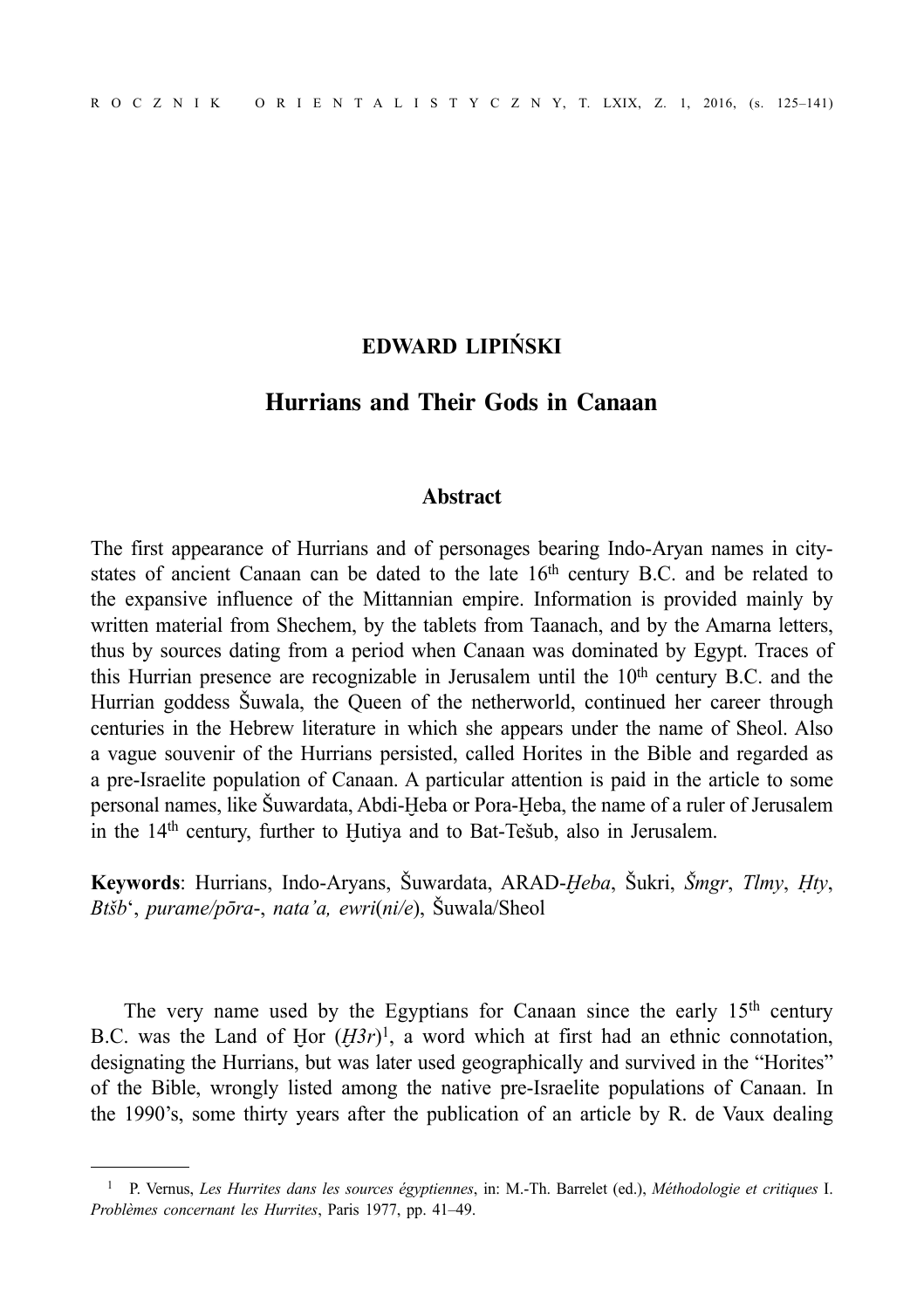with this subject<sup>2</sup>, the Hurrian onomastics in Canaan attracted the attention of several scholars<sup>3</sup>. A somewhat broader approach to these questions will be presented in the following pages.

### **1. Mittanni**

The Hurrian expansion as far as southern Canaan took place not long before the early 15th century B.C. and it should very likely be linked to the rising power of the Mittannian empire, with which the sources suddenly confront us in the same period. This important state emerged in the  $16<sup>th</sup>$  century in the area of the Habur triangle; it united the whole of Northern Mesopotamia and started extending its influence southwards.

Wherever Hurrian personal names appear, quite distinct from the Semitic or Hittite-Luwian ones, the presence of this people must be assumed. However, next to linguistically Hurrian anthroponyms, often involving a Hurrian theonym as Tešub or  $Heba(t)$ , there is a smaller group of names, indubitably Indo-Aryan and therefore unrelated linguistically to those of the first category. They may contain Vedic theophorous elements and most of their bearers are kings, princes or high-ranking officials. Their presence is linked to Vedic horse-training terminology and to chariot-owning aristocracy called *mariyannu*, a derivative of Indo-Aryan *márya*, "young man" or "young warrior". Since there is so far no evidence for the presence of these Indo-Aryan elements in early Hurrian texts, one must assume that the Hurrian-speaking population was joined around the  $16<sup>th</sup>$  century B.C. by a relatively small but well-armed group of Indo-Aryan newcomers who imposed their leadership and created the state of Mittanni4.

The capital-city of Mittanni was Waššukkanni, most likely Tell Fekheriye, a very large mound which covers an important city of the mid-second millennium B.C. in the Habur headwater region and was several times excavated. The excavations resumed in 2006 yielded important remains from the Mittanni and Middle Assyrian periods, including many seal impressions on clay sealings and cuneiform tablets from different occupation phases. The importance of the site in the Middle Assyrian period and the remains of the Mittanni settlement with some sort of administrative function prior to the arrival of

4 M.S. Drower, *Syria c. 1550–1400 B.C.*, in: *The Cambridge Ancient History* II/1, 3rd ed., Cambridge 1973, pp. 417–525, especially pp. 418–422. Surprisingly enough, H.M. Avetisyan, *Государство Митанни*, Erevan 1984, pays no attention to the Indo-Aryan component of the Mittannian state, although his map indicates a territory of Indo-Iranian tribes, south of the Urmia Lake. – The spelling Mittanni with geminated *t* and *n* is based on *EA* 24, col. III, 104, a letter written in Hurrian: KUR *M*[*i*]-*i-it-ta-a-an-né-e-we*, cf. G. Wilhelm, *Mittan(n)i, Mitanni, Maitani. A. Historisch*, in: *Reallexikon der Assyriologie* VIII, Berlin 1993–97, pp. 286–296 (see p. 187, §1.3).

<sup>2</sup> R. de Vaux, *Les Ḫurrites de l'histoire et les Horites de la Bible*, "Revue Biblique" 1967, 74, pp. 481–503.

<sup>3</sup> N. Na'aman, *The Hurrians and the End of the Middle Bronze Age in Palestine*, "Levant" 1994, 26, pp. 175–188; R.S. Hess, *Hurrians and Other Inhabitants of Late Bronze Age Palestine*, "Levant" 1997, 29, pp. 153–156; R. Zadok, *A Prosopography and Ethno-Linguistic Characterization of Southern Canaan in the Second Millennium BCE*, "Michmanim" 1996, 9, pp. 97–145; M. Giorgieri, *Zu den hurritischen Personennamen in den Amarna-Briefen*, "Studi Micenei ed Egeo-Anatolici" 1999, 41, pp. 63–83.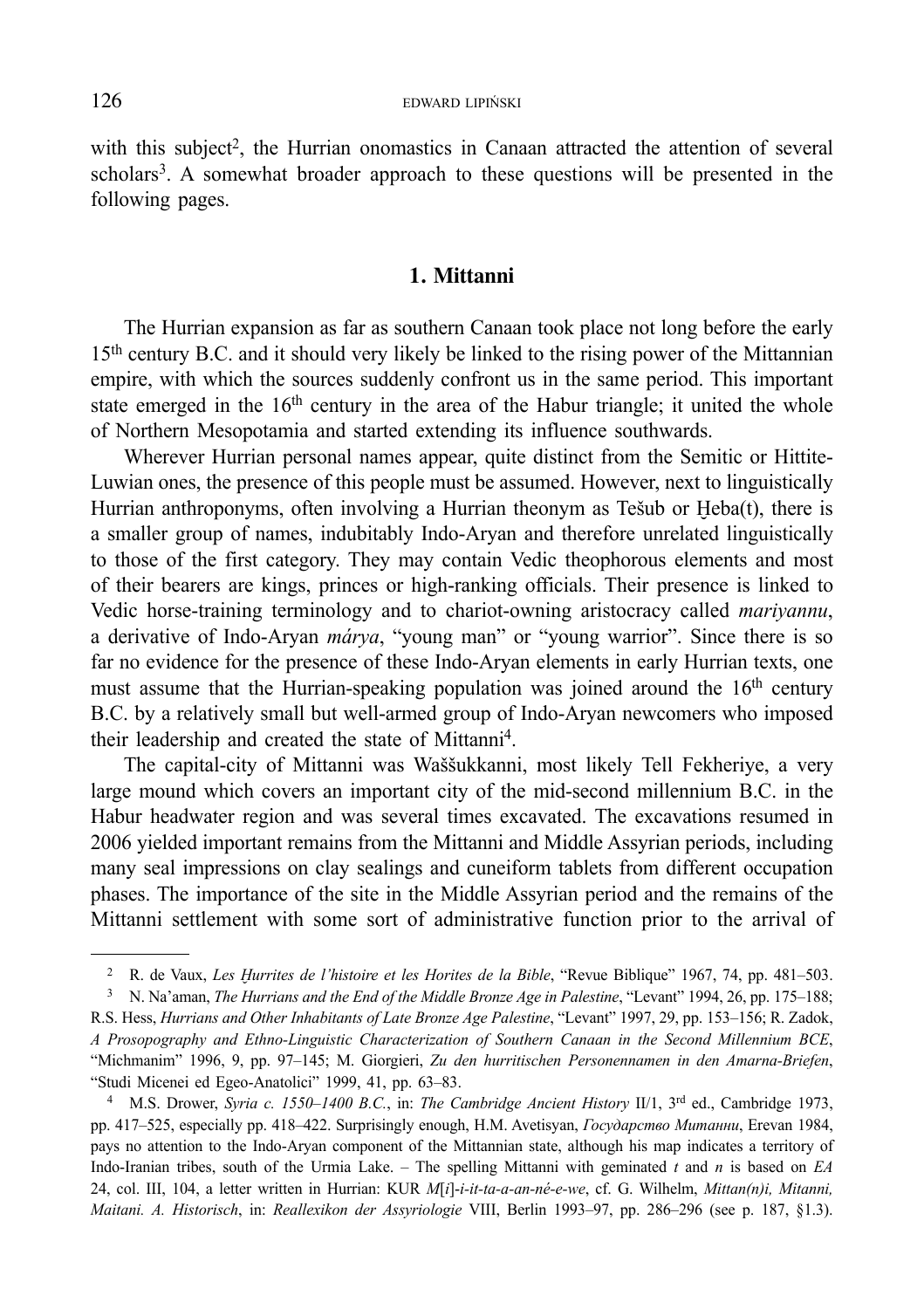

Area of the Mittanni empire (ancient place-names in capital letters)

the Assyrians suggest identifying Tell Fekheriye with Waššukkanni. According to P.V. Bartl and D. Bonatz, this "strong possibility"<sup>5</sup> must still be confirmed by archaeological evidence. In fact, G. Wilhelm<sup>6</sup> had suggested some site to the north or northwest of Tell Fekheriye. However, the toponymic evidence favours an identification of Tell Fekheriye with Waššukkanni, because the old Semitic name of the site was Sikkān, attested on an Ur-III tablet as well as in Neo-Assyrian documents<sup>7</sup>. In fact, the place-name was preserved through the whole Mittannian period, since it was not only used by the indigenous population, but was even contained in the very name (*Waš*)šukkanni of the Mittannian chancellery. It is hard to find a Hurrian explanation for this toponym, but an Indo-European word might be hidden behind the added element *waš*, namely \**uesā*, "gold", attested in Tocharian A as *wäs*<sup>8</sup>. The Indo-Aryan names of the Mittannian rulers and gods<sup>9</sup> favour such an interpretation, which would give the city the prestigious name of "Golden Sikkān". City names beginning with "gold" are attested in Slavonic languages: Zlatoust (Russia),

- 8 L. Isebaert, *De indo-iraanse bestanddelen in de tocharische woordenschat*, Leuven 1980, p. 251, §242.
- 9 G. Wilhelm, *Mittan(n)i* (n. 4), especially pp. 292–293.

<sup>5</sup> P.V. Bartl, D. Bonatz, *Across Assyria's Northern Frontier: Tell Fekheriye at the End of the Late Bronze Age*, in: K. Aslıhan Yener (ed.), *Across the Border: Late Bronze-Iron Age Relations between Syria and Anatolia*. *Proceedings of a Symposium held at the Research Center of Anatolian Studies*, *Koç University, Istanbul, May 31– June 1, 2010* (Ancient Near Eastern Studies. Supplement 42), Leuven 2013, pp. 263–292 (see p. 268).

<sup>6</sup> G. Wilhelm, *The Hurrians*, Warminster 1989, p. 27.

<sup>7</sup> A.W. Bagg, *Sikānu*/*i*, in: *Reallexikon der Assyriologie* XII, Berlin 2009–11, p. 482. Some years ago, the writer has rejected this identification: E. Lipiński, *Studies in Aramaic Inscriptions and Onomastics* II (OLA 57), Leuven 1994, pp. 20–21; id., *The Aramaeans*. *Their Ancient History, Culture, Religion* (OLA 100), Leuven 2000, p. 120.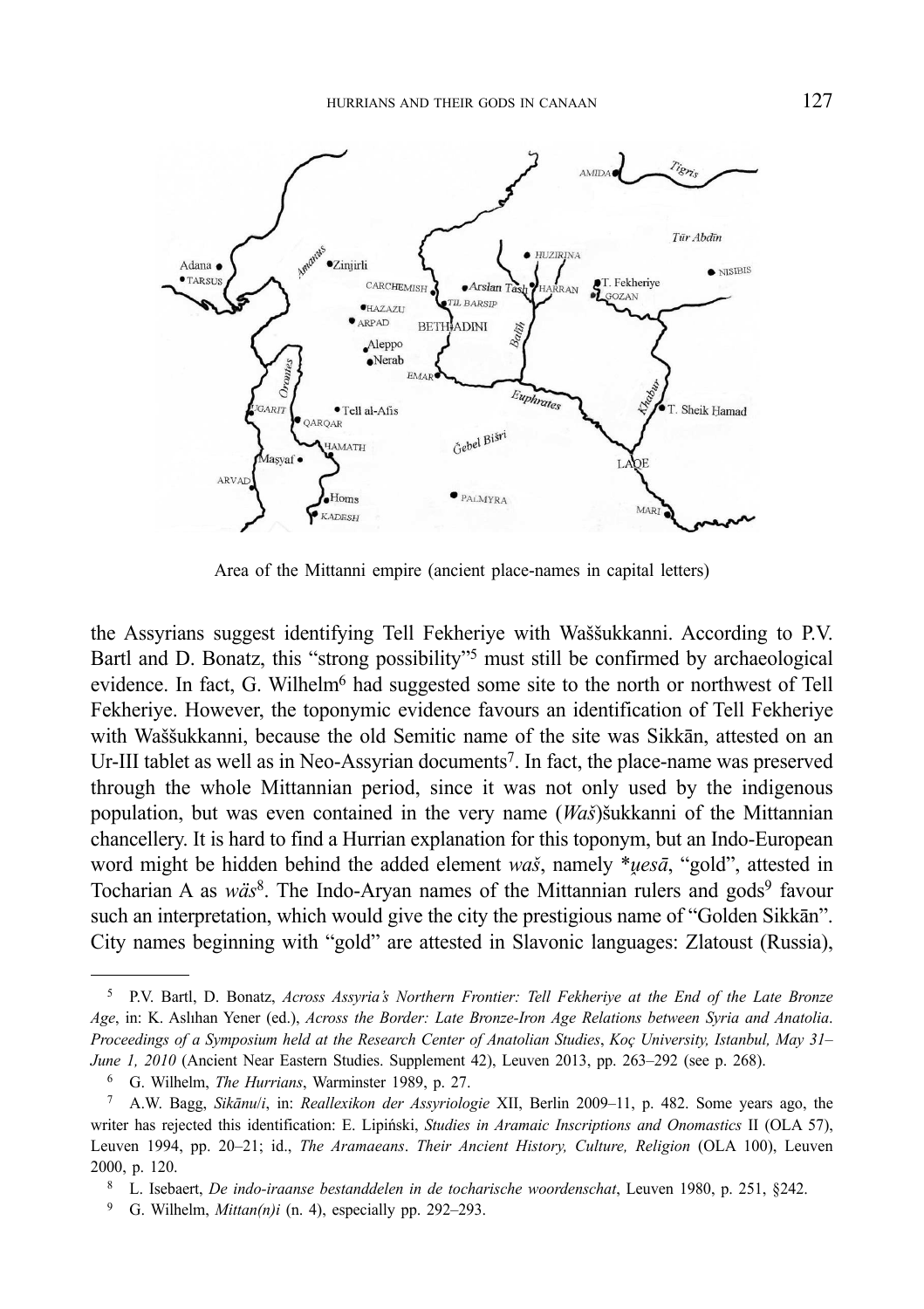Zlatopol (Ukraine), Złotoryja (Poland). *Waššu*, written m*Ú-aš-šu*, appears at Tell Brak as a Mittannian personal name10 and the Indo-Aryan anthroponym *W'šw* can be read in the second Aramaic Laġmān inscription (line 3/4) from Afghanistan11. *Waššu* also occurs as first element in several names from Alalakh level IV: f *Wa-šu-mi-ia*, *Wa-šu-na-nu*, *Wa-šu-za-na*12. This may record the surname *Złotko* in Polish, literally "small gold", or the English first name *Goldee*.



(after J.L. Starkey)

Lachish dagger

### **2. Hurrians and Indo-Aryans in Canaan**

The Mittannian leadership was Indo-Aryan as shown by the royal names, which have a clearly Indo-European etymology. Some descendants of this Hurro-Aryan elite managed to take the power in Canaanite city-states, although the bulk of the local population was Semitic, while Egyptians regarded them as Hurrians because of the Hurrian elite ruling in these cities. Indo-Aryan names abound in the 14th century among the rulers of pharaoh's vassal states mentioned in the Amarna letters. We find, for instance<sup>13</sup>, Aitukama at Kadesh on the Orontes, Aki-Tešub or Akiya at Niya on the Orontes, Biryawaza in Damascus, Šuwardata, ruling probably over Gath, i.e. Tell eṣ-Ṣāfī<sup>14</sup>. Endaruta appears as the ruler of Akšaph, Surata and Satatna are found at Akko, Biridiya at Megiddo, Šubandi in a city of southern Canaan, perhaps Ashkelon<sup>15</sup>.

#### **Lachish, Shechem, Hebron, Gezer**

One of the oldest Hurrian names from Canaan can probably be read on the Lachish bronze dagger, retrieved from a tomb which can be dated in the  $16<sup>th</sup>$  century B.C.<sup>16</sup> Four Proto-Canaanite signs have been engraved on the dagger blade and should very likely be

<sup>10</sup> TB 7035: I.L. Finkel, *Inscriptions from Tell Brak 1985*, "Iraq" 1988, 50, pp. 83–86 (see p. 85, no. 10, 3).

<sup>11</sup> F. Rosenthal, *The Second Langhmān Inscription*, in: *H.L. Ginsberg Volume* (Eretz-Israel 14), Jerusalem 1978, pp. 97\*–99\*. 12 D.J. Wiseman*, The Alalakh Tablets*, London 1953, p. 152a; id., *Ration Lists from Alalakh IV*, "Journal of

Cuneiform Studies" 1959, 13, pp. 50–62 (see nos. 298, 14; 301, 8). See also S. Aro, *Uassurme*, in: *Reallexikon der Assyriologie* XIV, Berlin 2014–16, p. 257.

<sup>13</sup> R.S. Hess, *Amarna Personal Names*, Winona Lake 1993.

<sup>14</sup> Ibid., p. 161; G. Wilhelm, *Šuwardata*, in: *Reallexikon der Assyriologie* XIII, Berlin 2011–13, p. 376.

<sup>15</sup> R.S. Hess, *Amarna Personal Names* (n. 13), p. 154; R. Zadok, *A Prosopography* (n. 3), p. 112. 16 O. Tufnell, *Lachish III. The Bronze Age*, London 1958, pp. 128–129, pl. 44, 1 and 45, 4. A good photograph

is available also in: J.B. Pritchard, *The Ancient Near East in Pictures Relating to the Old Tes*tament, Princeton 1954, no. 271, where the dagger is dated *ca*. 1500 B.C.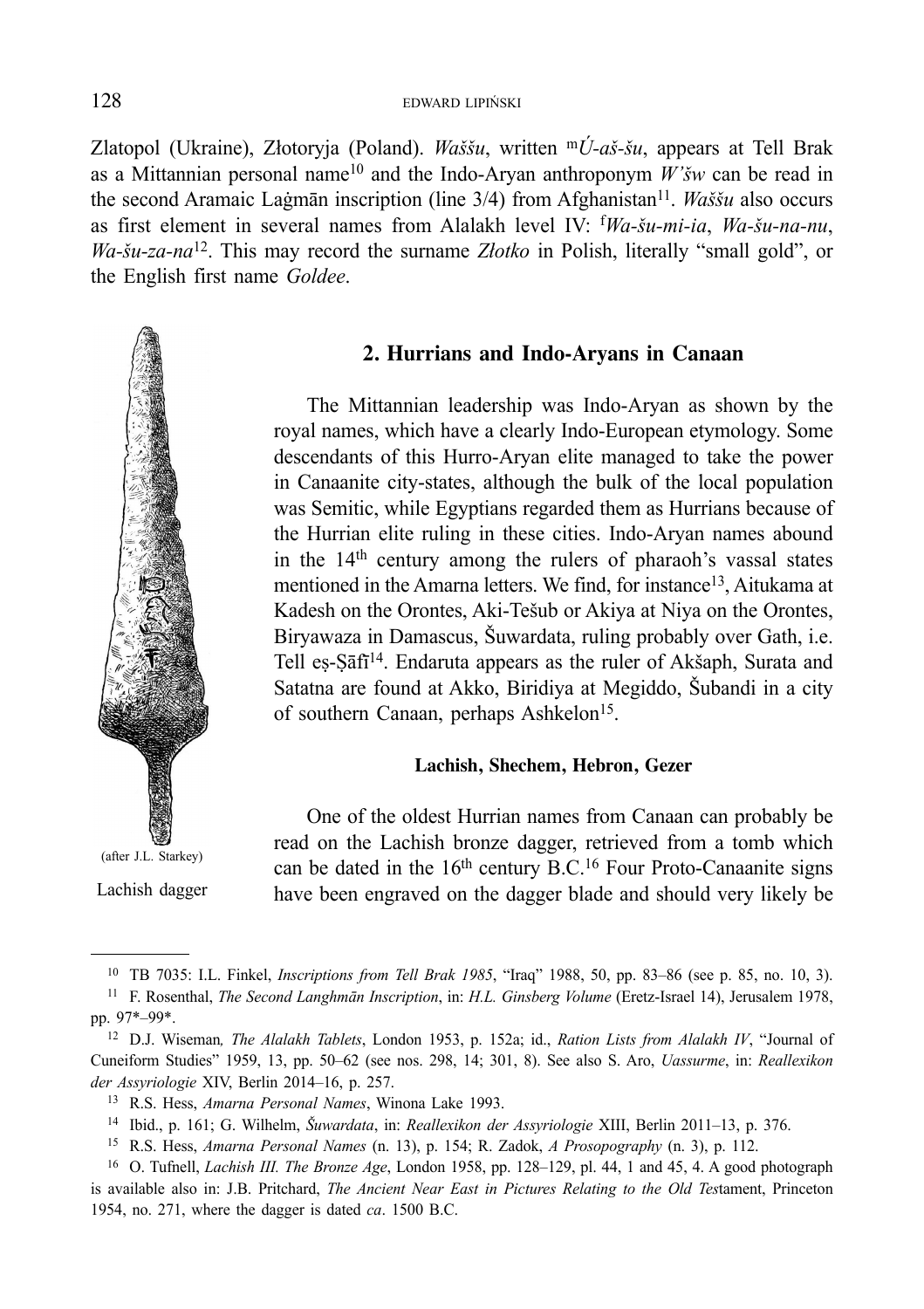read *trnz*, despite the reading *lrnz* proposed since by A.G. Lundin<sup>17</sup>. The interpretation of the first sign as *l* instead of *ṭ* is not convincing, not even seeing it on the photograph published by Lundin (Fig. 2), and his dating of the dagger to the  $12<sup>th</sup>/11<sup>th</sup>$  century B.C. is certainly much too low. W.F. Albright has suggested that *ṭrnz* was the name of the dagger's owner, buried with his weapon<sup>18</sup>, and he had related this name to *Tu/Tu-ur-ra*an-za, attested on a tablet from Alalakh level  $IV^{19}$ , dated in the 15<sup>th</sup>–14<sup>th</sup> centuries B.C. The meaning of the name is uncertain, but the sign  *is now paralleled in the Proto-*Canaanite jar inscription discovered at Lachish in 2014, where the last sign of line 3' certainly represents the same letter and allows reading the title **˻***š***˼***pṭ*, "judge", under spr, "scribe"<sup>20</sup>. The inscription seems therefore to have listed a few personal names, followed by a title.



Fragment of the Proto-Canaanite jar inscription (after O. Dobovsky)

A contemporary Indo-Aryan name is borne by the addressee of the letter in cuneiform script, found at Shechem during the German excavations of 1926–1932 and published without delay by F.M.Th. Böhl<sup>21</sup>. The letter is neither late Old

<sup>17</sup> A.G. Lundin, *Вронзовый кинжал из Лахиша с протосинайской надписью*, "Palestinskiy Sbornik" 1988, 28, pp. 178–182.

<sup>18</sup> W.F. Albright, *The Proto-Sinaitic Inscriptions and Their Decipherment*, Cambridge Mass. 1969, p. 10.

<sup>19</sup> D.J. Wiseman, *The Alalakh Tablets* (n. 11), p. 150, no. 139, 31. The transliteration of the text was published by M. Dietrich, O. Loretz, *Die Soziale Struktur von Alalaḫ und Ugarit II. Die sozialen Gruppen… nach Texten aus Alalaḫ IV*, "Die Welt des Orients" 1969, 5/1, pp. 57–93 (see pp. 66–67, no. 11). A Hurrian theonym d*Tu*-(*u*-)*ur-ra* is attested at Boghazköy: G. Wilhelm, *Turra šuppena*, in: *Reallexikon der Assyrologie* XIV, Berlin 2014–16, p. 207. The sign *tu* can be read *ṭú* but, more importantly, the initial Hurrian dental *t* may be dissimilated into *ṭ* because of the following liquid *l/r* and this can be expressed in alphabetic script; cf. F. Gröndahl, *Die Personennamen der Texte aus Ugarit* (Studia Pohl 1), Roma 1967, p. 207, §10. For the interchange *l/r* see here below, p. 136, n. 90.

<sup>&</sup>lt;sup>20</sup> This has not been recognized by the editors, who state that the sign in question "does not resemble any known letter": B. Sass, Y. Garfinkel, M.G. Hasel, M.G. Klingbeil, *The Lachish Jar Sherd: An Early Alphabetic Inscription Discovered in 2014*, "Bulletin of American Schools of Oriental Research" 2015, 374, pp. 233–245 (see p. 243b).

<sup>21</sup> F.M.Th. Böhl, *Die bei den Ausgrabungen von Sichem gefundenen Keilschrifttafeln*, "Zeitschrift des Deutschen Palästina-Vereins" 1926, 49, pp. 321–327 (see pp. 325–327), pl. 44–45. Fifty years later, Böhl turned back to this text: F.M.Th. de Liagre Böhl, *Der Keilschriftbrief aus Sichem (Tell Balâṭa)*, "Baghdader Mitteilungen" 1974, 7,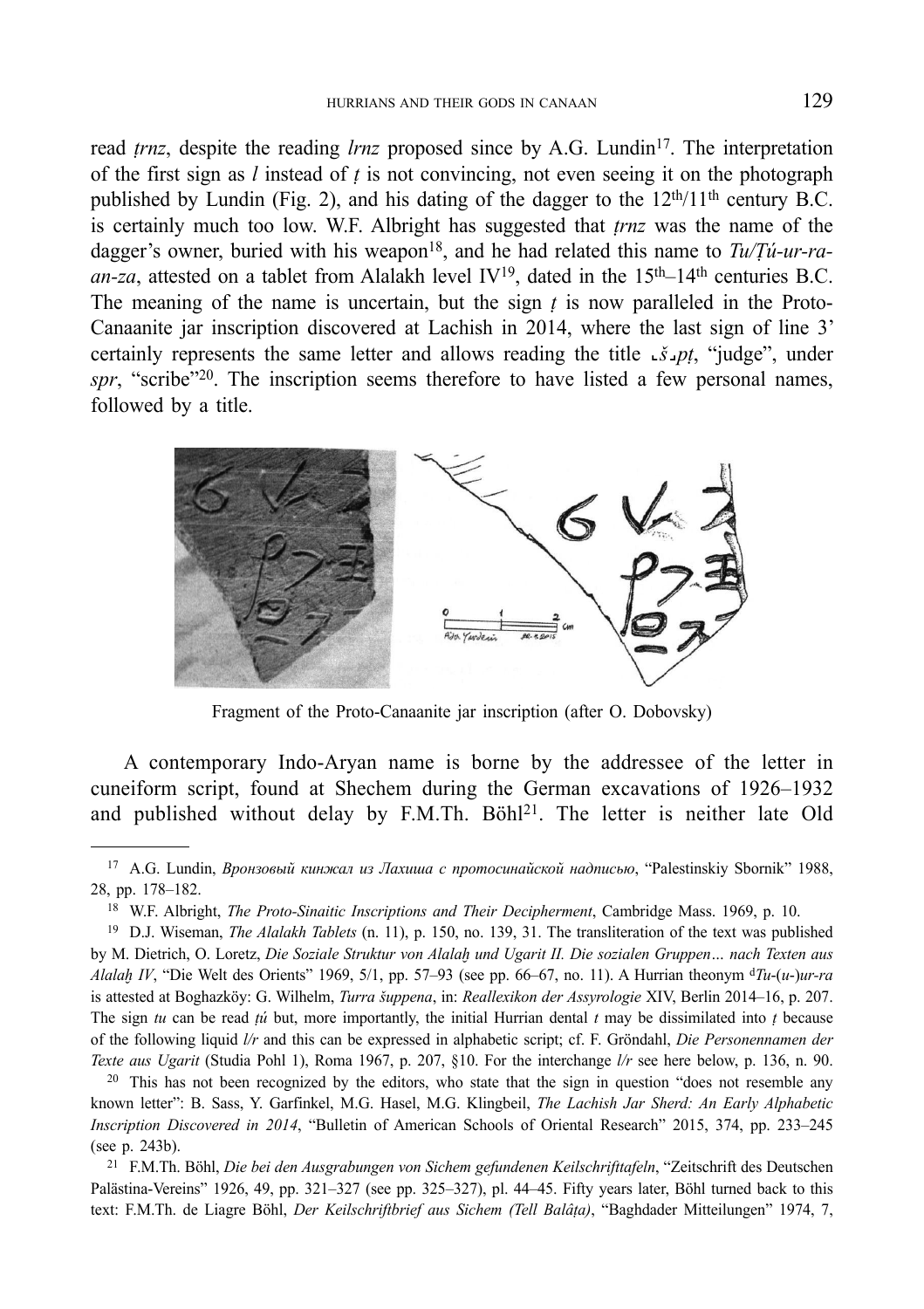Babylonian<sup>22</sup>, nor it is going back to the Middle Bronze Age<sup>23</sup>, unless Middle Bronze IIC or III is dated in Canaan *ca*. 1570–1470 B.C., following Manfred Bietak's dating of the transition from MB IIB to MB IIC or MB III *ca*. 1570 B.C.; the latter period would continue in Canaan until the reign of Tuthmosis III (*ca.* 1479–1425 B.C.)<sup>24</sup>. In any case, the short chronology established by H. Gasche, J.A. Armstrong, S.W. Cole, and W.G. Gurzadyan<sup>25</sup> dates the end of the First Dynasty of Babylon and the conquest of the city by Mursili I in 1499 B.C.

Now, what concerns the language of the letter found at Shechem, its characteristics have been clearly summarized by A.F. Rainey: "though the letter seems to be Old Babylonian in script and verbal usage, it reflects some syntactic phenomena that later became standard in the periphery, especially in Canaan"26. In other words, the letter in question should be dated from the early part of the  $15<sup>th</sup>$  century B.C., as confirmed by the Indo-Aryan name *Biraššena* (*Bi-ra-aš-še-n*[*a*]) of its addressee27. The sender of the letter bears a feminine West-Semitic name, recognizable despite the lack of a determinative thanks to the ending *ti* of the passive participle of *mnw*: *Ma-ni-ti*-DINGIR [GEMÉ-*k*]*a*, "Manīti-Il, your [servant]". The name means "Esteemed by God" and it is followed by the usual politeness formula "your servant", used also by a daughter of the king of Mari writing to her father (*ARM* II, 112). At least one of the witnesses from the other Shechem tablet possibly bears an Indo-Aryan name  $\tilde{S}u^2$ -*ar-da*<sup>2</sup>-ta<sup>2</sup>, but the reading of three signs is uncertain28 and the patronymic *Pá-al-sí-i* is of unknown origin.

A Hurrian name of the same period appears on the fragment of a white limestone stele (5 x 12 cm) found at Shechem. It bears the beginning of a Proto-Canaanite inscription, engraved vertically to the right of a broken figure and very likely giving the name and the title of the personage. It was published by F.M.Th. Böhl29, who read the inscription *r'š š'r'*. The reading of the fifth letter has since been corrected into a somewhat particular *kaph* and the incomplete last sign, following the '*aleph*, has been recognized as *beth* or *daleth*30.

pp. 21–30. The letter and the list of witnesses from Shechem have been reedited by W. Horowitz, T. Oshima, *Cuneiform in Canaan. Canaanite Sources from the Land of Israel in Ancient Times*, Jerusalem 2006, pp. 121–125. They read the name of the letter's sender *Ma-ni-ti-Èl*  $[\hat{R}-k]a$  instead of the earlier *Ba-ni-ti*-<sup>d</sup>[…].

<sup>22</sup> B. Landsberger, *Assyrische Königsliste und "Dunkles Zeitalter"*, "Journal of Cuneiform Studies" 1954, 8, pp. 31–73, 106–133 (see p. 59, n. 121: "in guten Altbabylonisch geschrieben").

<sup>23</sup> S.J. Wimmer, *Sichem*, in: *Reallexikon der Assyriologie* XII, Berlin 2009–11, pp. 450–451.

<sup>24</sup> M. Bietak, *Egypt and Canaan during the Middle Bronze Age*, "Bulletin of American Schools of Oriental Research" 1991, 281, pp. 27–72.

<sup>25</sup> H. Gasche, J.A. Armstrong, S.W. Cole, W.G. Gurzadyan, *Dating the Fall of Babylon. A Reappraisal of Second Millennium Chronology*, Ghent-Chicago 1998.

<sup>26</sup> A.F. Rainey, *Taanach Letters*, in: *F.M. Cross Volume* (Eretz-Israel 26), Jerusalem 1999, pp. 153\*–162\*, quotation from p. 155a\*.

<sup>27</sup> M. Mayrhofer, *Zur kritischen Sichtung vorderasiatisch-arischer Personennamen*, "Indogermanische Forschungen" 1965, 70, pp. 146–163 (see p. 157).

<sup>28</sup> For the name, cf. here below, p. 136.

<sup>29</sup> F.M.Th. Böhl, *Die Sichem-Plakette. Protoalphabetische Schriftzeichen der Mittelbronzezeit vom Tell Balāṭa*, "Zeitschrift des Deutschen Palästina-Vereins" 1938, 61, pp. 1–25.

<sup>30</sup> É. Puech, *Origine de l'alphabet*, "Revue Biblique" 1986, 93, pp. 161–213, pl. II–III (see pp. 185–187).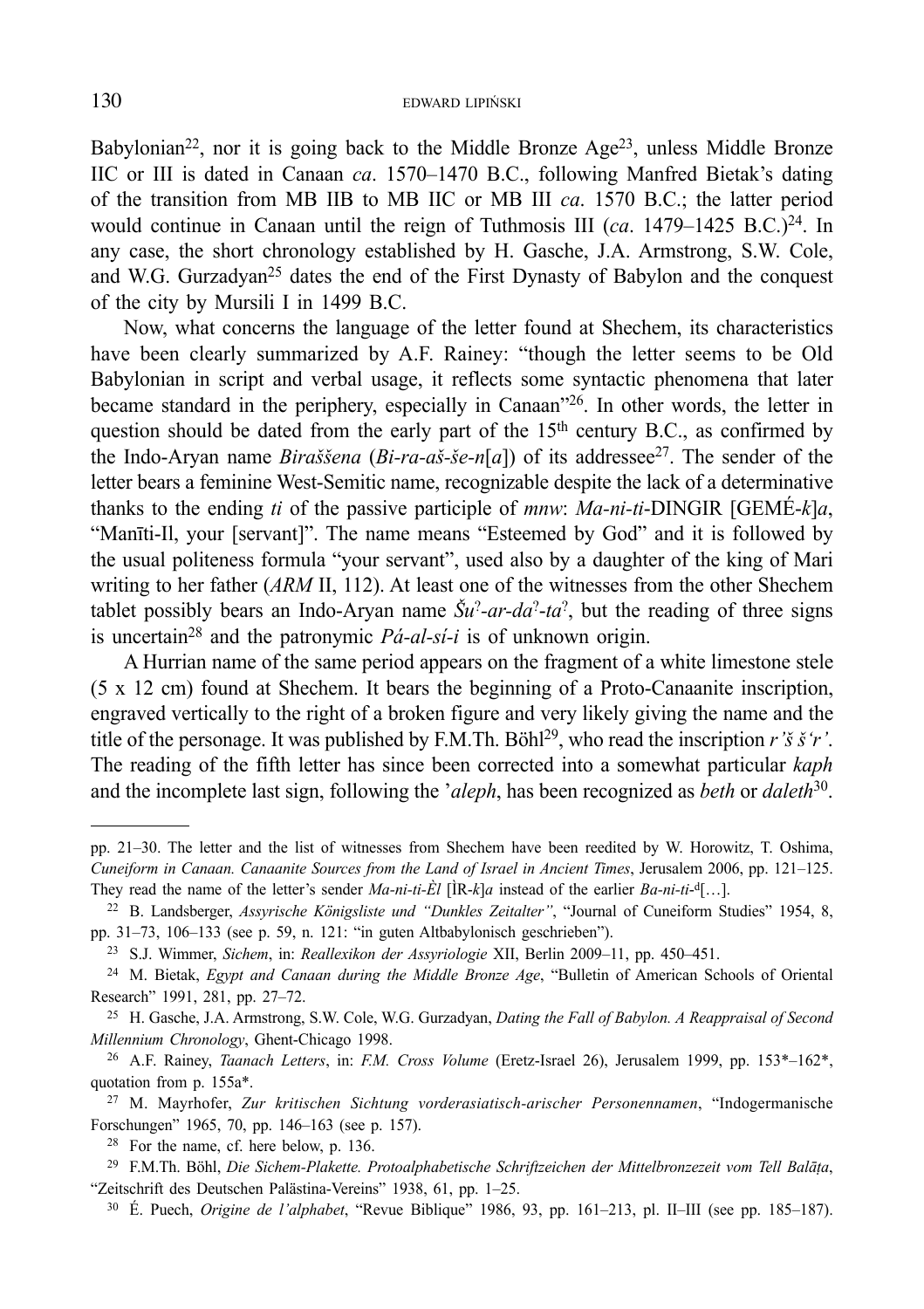

Fragment of the Shechem stele

As noticed already by the editor and more recently by S.J. Wimmer, the inscription should be read upwards<sup>31</sup>. The present writer reads there *r'š škr*  $\lceil r \rceil n \rceil$ , "Chief Šukri, lor<sup>[d of ...]". The Hurrian name *Šukri* is attested at Nuzi and at Alalakh<sup>32</sup>, being</sup> apparently a shortened form of names ending with a theophorous element, as Tešub33. Such names occur already in the Mari archives<sup>34</sup>. The meaning of *šukri* is so far not established, but Urartaean *šu-ku-ri* seems to mean "called by"35. *Šukri* may be abridged from a name like the somewhat Akkadized *Šukrum-Tešub*<sup>36</sup>, possibly "Called by Tešub". The personage of the Shechem stele was probably a ruler of the city in the  $15<sup>th</sup>$  century B.C., represented in the attitude of a worshipper standing in front of a deity.

The administrative cuneiform text discovered in 1986 at Tell er-Rumeideh, the site of ancient Hebron, would contain a Hurrian feminine name. The tablet was published by M. Anbar and N. Na'aman<sup>37</sup>, who dated it from the late Old Babylonian period, but they also noticed that the loss of mimation is typical of the post-Old Babylonian period and that -*t*- forms in the perfect of weak verbs, like *ir-te-ḫu* (line 8), characterize peripheral Akkadian in the Late Bronze Age. It seems therefore that the tablet should be dated from the early 15<sup>th</sup> century B.C. The name *Intu* (line 8) would be Hurrian<sup>38</sup>,

<sup>31</sup> S.J. Wimmer, *Sichimitica Varia*, "Biblische Notizen" 2001, 109, pp. 21–26.

<sup>32</sup> I. Gelb, P. Purves, A. MacRae, *Nuzi Personal Names*, Chicago 1943, p. 259; D.J. Wiseman, *The Alalakh Tablets* (n. 11), no. 71, 1; M.A. Morrison, D.L. Owen (eds.), *Studies on the Civilization and Culture of Nuzi and the Hurrians in Honor of Ernest A. Lacheman*, Winona Lake 1981, p. 488 (index). Cf. E. Laroche, *Glossaire de la langue hourrite* ("Revue hittite et asianique" [1976–77], 34–35), Paris 1978–79, p. 241.

<sup>33</sup> F. Gröndahl, *Die Personennamen der Texte aus Ugarit* (n. 19), pp. 212, 255–256.

<sup>34</sup> M. Birot, J.-R. Kupper, O. Rouault, *Archives royales de Mari* XVI/1. *Répertoire analytique. Noms propres*, Paris 1979, p. 199.

<sup>35</sup> G.A. Melikišvili, *Die urartäische Sprache* (Studia Pohl 7), Rome 1971, p. 87. 36 M. Birot, J.-R. Kupper, O. Rouault, *Archives royales de Mari* XVI/1 (n. 34), p. 199.

<sup>37</sup> M. Anbar, N. Na'aman, *An Account Tablet of Sheep from Ancient Hebron*, "Tel Aviv" 1986–87, 13–14, pp. 3–12, pl. I.

<sup>38</sup> *Ibid*., p. 7, followed by R. Zadok, *A Prosopography* (n. 3), p. 104, §1141:5.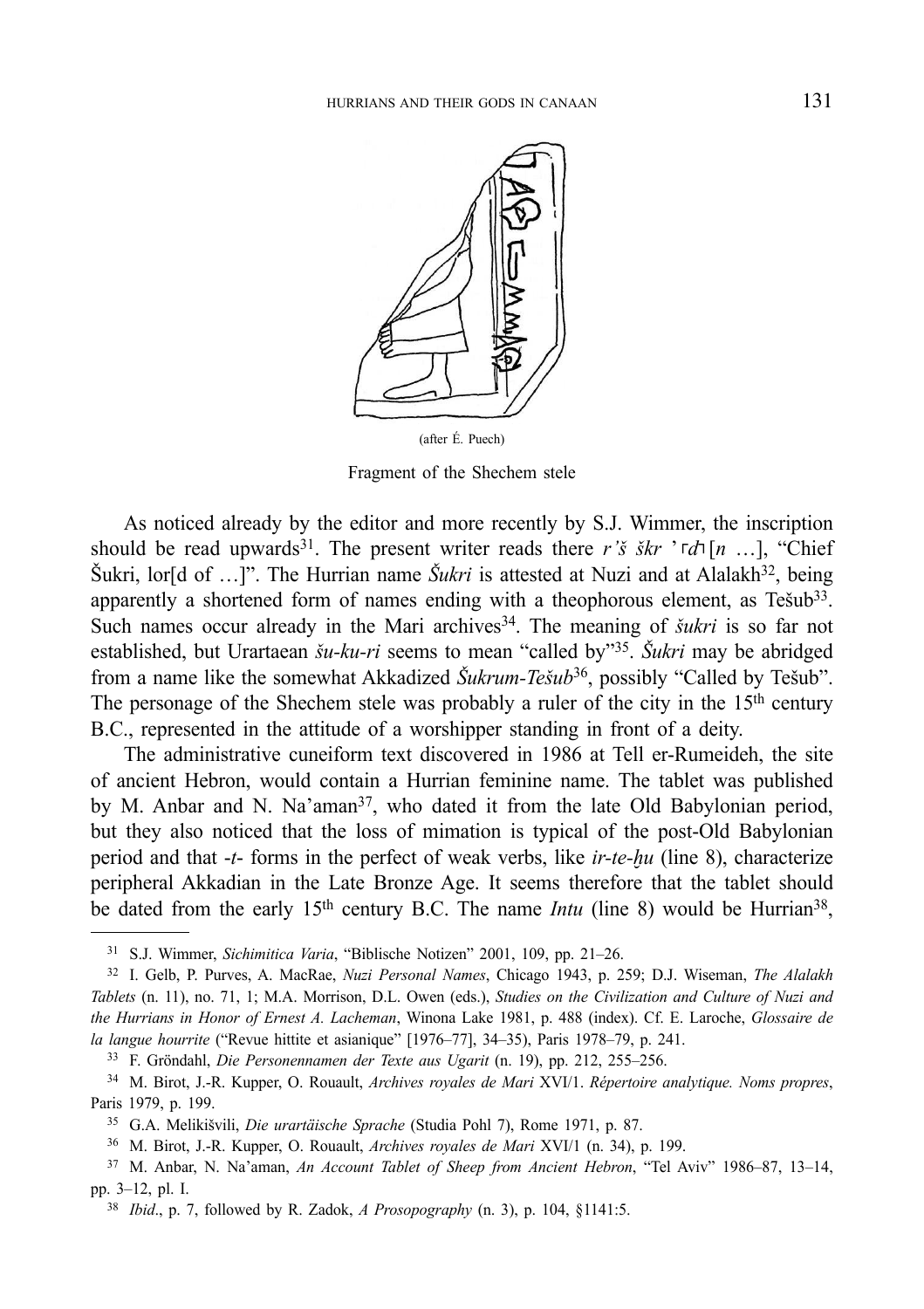but *Inti-Ilu* appears at Nuzi<sup>39</sup> and the feminine name *I-in-tum* with mimation occurs at Mari40. It seems therefore that we deal with the preterit *yintu'* of the West-Semitic verb *nt*', in Arabic *nata'a*, "to bulge out", and that *Inti-Ilu* refers to El's sexual act, like in the Ugaritian myth of the Birth of Gods<sup>41</sup>. The name thus means "El did have an erection" and *Intu*(*m*) would be an abbreviation of such a personal name.

Hurrian names would also appear on the inscribed fragment of the clay envelop of a tablet found at Gezer and published by A. Shaffer<sup>42</sup>. The inscription was collated by M. Anbar and N. Na'aman, who dated the fragment from the same period as the Hebron tablet and left only one name as possibly Hurrian<sup>43</sup>. The name in question should be read  $[I/h-lu-ma-an-ti$  (line 4) and interpreted as the preterit *yi'lu* of the verb '*ly*, "to go up", with a subject being a derivative in *m*- of *nt*', "to bulge out". The name is thus West-Semitic and means "The protuberance" or "The penis went up", again with a clear reference to a sexual act. Such names reveal the Canaanite and Amorite appreciation of some gods' and men's behaviour and acts.

#### **Tell Taanach**

Authentic Hurrian and Indo-Aryan names occur somewhat later on the cuneiform tablets discovered at Tell Taanach<sup>44</sup>, on the southern fringes of the Jezreel Valley, some 30 km west of Beth-shân. The site was first excavated in 1902–1904 by E. Sellin, who found an archive of fourteen tablets and fragments in cuneiform script, dating from the later part of the 15th century B.C. These texts were soon published by Bedřich Hrozný<sup>45</sup>. Most findings of E. Sellin's excavations belong to the Filistin Collection of the Archaeological Museum in Istanbul.

<sup>39</sup> I. Gelb, P. Purves, A. MacRae, *Nuzi Personal Names* (n. 32), p. 220.

<sup>40</sup> M. Birot, J.-R. Kupper, O. Rouault, *Archives royales de Mari* XVI/1 (n. 34), p. 123.

<sup>41</sup> D. Manfred, O. Loretz, J. Sanmartín, *The Cuneiform Alphabetic Texts from Ugarit, Ras Ibn Hani and Other Places (KTU: second, enlarged edition)* (Abhandlungen zur Literatur Alt-Syrien-Palästinas und Mesopotamiens 8), Münster 1995, no. 1.23, 33–49. Cf. E. Lipiński, *Fertility Cult in Ancient Ugarit*, in: A. Bonanno (ed.), *Archaeology and Fertility Cult in the Ancient Mediterannean*, Amsterdam 1986, p. 207–215.

<sup>42</sup> A. Shaffer, *Fragment of an Inscribed Envelope*, in: W.G. Dever, H.P. Lance, G.E. Wright, *Gezer* I, *Preliminary Report of the 1964–66 Seasons*, Jerusalem 1970, pp. 111–114.

<sup>43</sup> M. Anbar, N. Na'aman, *An Account Tablet* (n. 37), pp. 7–8, 10–11.

<sup>44</sup> W. Horowitz, *Ta'annak, Tall. A. Philologisch*, in: *Reallexikon der Assyriologie* XIII, Berlin 2011–13, p. 387; D. Morandi Bonaccorsi, *Ta'annak*, *Tall. B. Archäologisch*, in: *Reallexikon der Assyriologie* XIII, Berlin 2011–13, pp. 387–388.

<sup>45</sup> F. Hrozný, *Keilschrifttexte aus Ta'annek*, in: E. Sellin, *Tell Ta'annek* (Denkschriften der Kaiserlichen Akademie der Wissenschaften in Wien. Philosophisch-historische Klasse 50/4), Wien 1904, pp. 113–122, pl. X–XI; id., *Die neugefundenen Keilschrifttexte von Ta'annek*, in: E. Sellin, *Eine Nachlese auf dem Tell Ta'annek in Palästina* (Denkschriften der Kaiserlichen Akademie der Wissenschaften in Wien. Philosophisch-historische Klasse 52/3), Wien 1905, pp. 36–41, pl. I-III. A reprint of Hrozný's articles can be found in: S. Kreuzer (ed.), *Taanach/Tell Ta'annek. 100 Jahre Forschungen zur Archäologie, zur Geschichte, zu den Fundobjekten und zu den Keilschrifttexten* (Wiener alttestamentliche Studien 5), Frankfurt a/M 2006.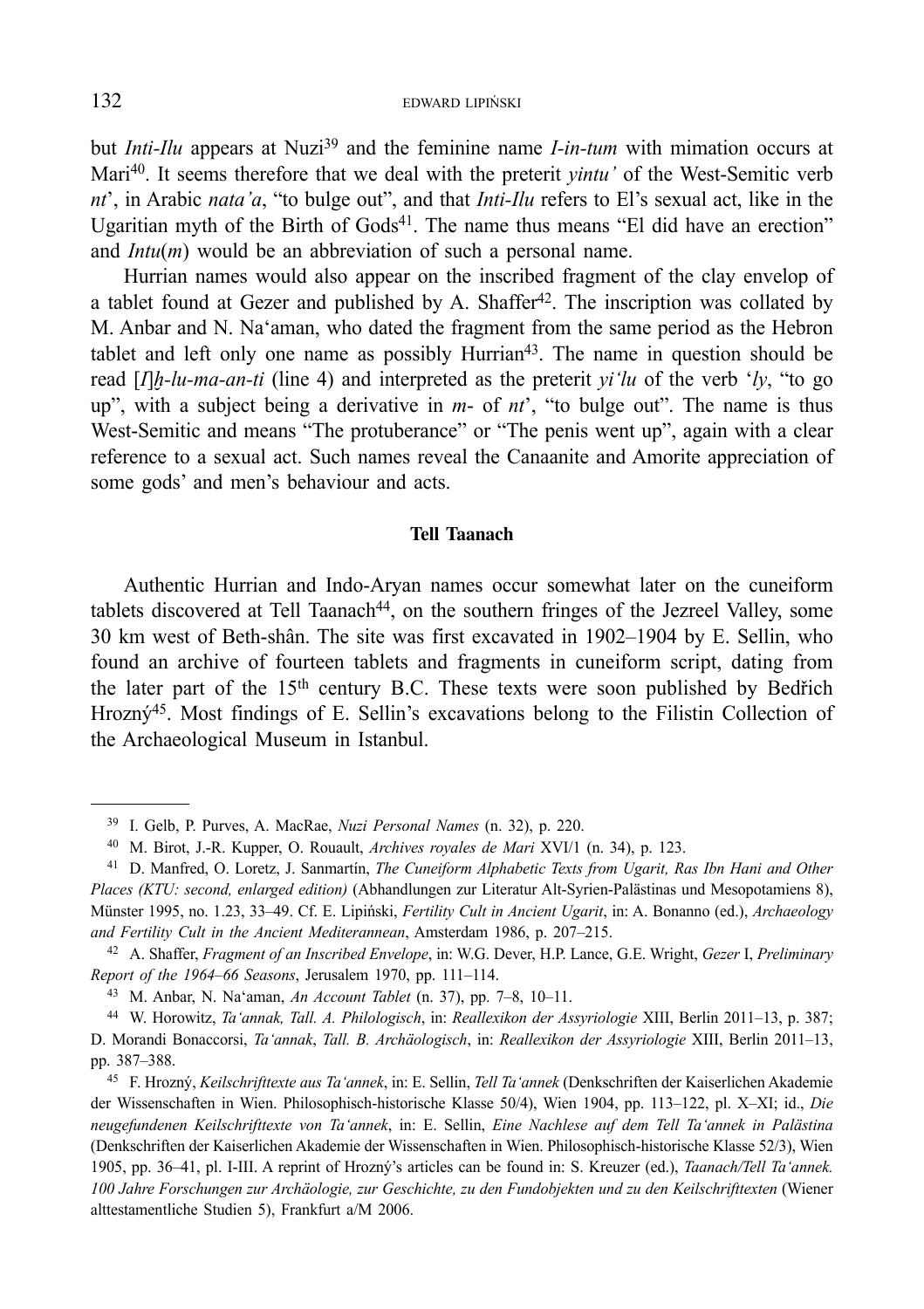Excavations were resumed at the site by P.W. Lapp in 1963, 1966, and 1968. They led to the discovery of a cuneiform alphabetic tablet in 1963 and of a fragment in syllabic script with eleven names of witnesses, found in 1968 and soon published by A.E. Glock46. The tablet is classified as T.T. 950. The entire group of Taanach texts was reedited in 2006 by Wayne Horowitz and Takayoshi Oshima with bibliography, some new hand copies, and photographs<sup>47</sup>.

The examination of the personal names in the Taanach tablets by W.F. Albright<sup>48</sup> and A.F. Glock<sup>49</sup> showed that 62% of the names are Northwest Semitic (21 names), while only 21% are Indo-Aryan (7 names) and 17% Hurrian (6 names). A more sophisticated count for the Taanach and Amarna tablets was made by R. Zadok<sup>50</sup>. The most complete tablets from Taanach are letters to a certain Talwašar (letters 1, 2, 5, 6), who bears a Hurrian name, the meaning of which has not yet been established. The name is attested also in an Egyptian text and was read *Twlw3śr* by M. Görg<sup>51</sup>, who assumed that the addressee of the letter was the ruler of Taanach<sup>52</sup>. The first letter was addressed to him by m*Eḫ-li-*dIŠKUR, certainly *Eḫli-Tešub*, "Saved by Tešub"53.

#### **Ginti-Kirmil**

Several rulers of South-Canaanite city-states, named in the Amarna letters, bear Hurrian names, like Teḥu-Tešub, whose seat was unknown, or Tagi, ruler of Ginti-Kirmil<sup>54</sup> ("Winepress of the Carmel"), that was usually identified with the Arab village of Ğett in the Sharon plain, but this place is now attributed to Tehu-Tešub thanks to a petrologic analysis of Amarna tablets sent by him55. The meaning of the element *teḫu/teḫi* is so far unknown.

Ginti-Kirmil must be a different place. In fact, Pliny mentions a Gitta north of Mount Carmel<sup>56</sup>. According to Justin Martyr (*ca.* A.D. 100–165) from Flavian Neapolis  $(Nabl\bar{u}s)^{57}$ , this Gitta was the home town of the famous sorcerer Simon Magus<sup>58</sup>. This

<sup>46</sup> A.E. Glock, *A New Ta'annek Tablet*, "Bulletin of American Schools of Oriental Research" 1971, 204, pp. 17–30.

<sup>47</sup> W. Horowitz, T. Oshima *Cuneiform in Canaan* (n. 21), pp. 127–151.

<sup>48</sup> F. Albright, *The Amarna Letters from Palestine*, in: *The Cambridge Ancient History* II/2, 3rd ed., Cambridge 1975, pp. 98–116 (see pp. 109–110).

<sup>49</sup> A.E. Glock, *A New Ta'annek Tablet* (n. 46).

<sup>50</sup> R. Zadok, *A Prosopography* (n. 3), especially pp. 116–120.

<sup>51</sup> M. Görg, *Zum Namen des Fürsten von Taanach*, "Biblische Notizen" 1988, 41, pp. 15–18. 52 This was the idea of W.F. Albright, *A Prince of Taanach in the Fifteenth Century B.C.*, "Bulletin of the

American Schools of Oriental Research" 1944, 94, pp. 12–27. 53 E. Laroche, *Glossaire de la langue hourrite* (n. 32), pp. 75–76.

<sup>54</sup> B. Faist, *Tagi*, in: *Reallexikon der Assyriologie* XIII, Berlin 2011–13, pp. 407–408.

<sup>55</sup> Y. Goren, I. Finkelstein, N. Na'aman, *Inscribed in Clay* (Sonia and Mario Nadler Institute of Archaeology, Monograph Series 23), Tel Aviv 2004, pp. 256–258. 56 Pliny, *Natural History* V, 75.

<sup>57</sup> Justin Martyr, *Apologia* I, 26, 5–6, critical edition by J.C.T. Otto, *Justini philosophi et martyris opera quae feruntur omnia* I, Jena 1842.

<sup>58</sup> Acts of the Apostles 8, 9–24.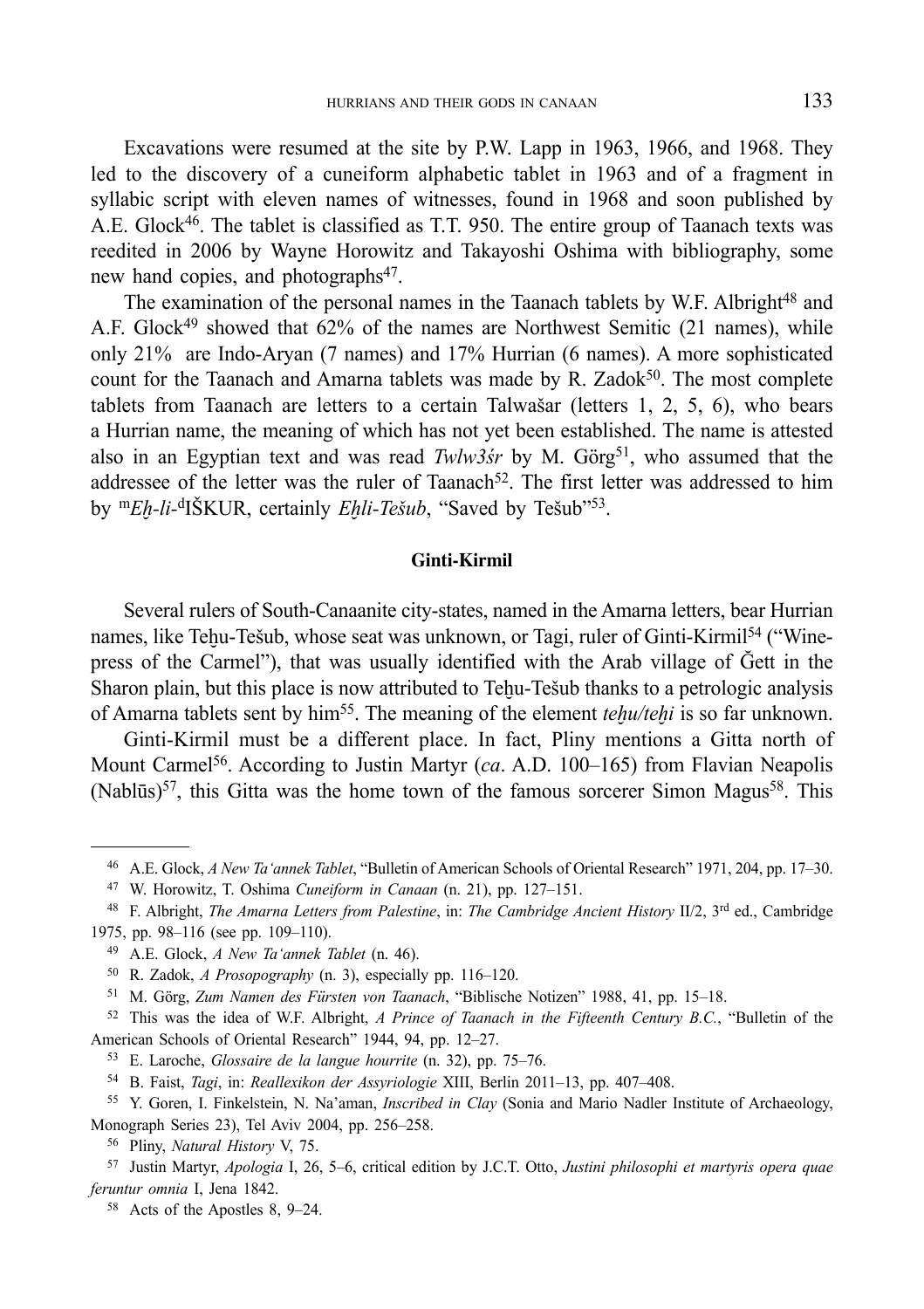could be Gittā Hēpher in Zabulon<sup>59</sup>. Y. Aharoni had already noticed that Ğett in the Sharon plain is far away from the Carmel range and he proposed to identify Ginti-Kirmil with "Gath of the Philistines"<sup>60</sup>, which is located now at Tell eṣ-Ṣāfī. However, the ruler of Jerusalem wrote to Amenophis IV that hostile acts were carried out against him from the lands of  $\check{S}e-e-ri$  until Ginti-Kirmil<sup>61</sup>. This phrase certainly aims at indicating great distances, while Tell eṣ-Ṣāfī lies only 40 km west of Jerusalem. If *Še-e-ri* is the *Ś'r* of the Egyptian texts, as expected, Ginti-Kirmil should also be a relatively distant place. Gittā Hēpher might be a suitable location.

The name *Ta-gi* or *Ta-a-gi* of the ruler of Ginti-Kirmil means "beautiful" and can be an abridged name62. Another pattern of the same root, namely *Ta-a-gu*, occurs on a tablet from Taanach<sup>63</sup>. Tagi supported Milkilu of Gezer against the ruler of Jerusalem, but this information does not provide concrete data for the localisation of his principality.

## **Jerusalem, 14th century B.C.**

The ruler of Jerusalem bears a Hurrian or a hybrid Hurro-Semitic name mARAD-*Heba*<sup>64</sup>, "Servant of Heba(t)", the main Hurrian goddess whose worship must have been well established in the city. The same name occurs at Taanach, where one can read mARAD-*He*- $\epsilon$ - $\epsilon$ *ba* $\tau$ -[*at*]<sup>65</sup>, and at Ugarit, also with the logogram: mARAD-<sup>d</sup>*Hé*-*bat*<sup>66</sup>. The logogram ARAD, "servant", can be read '*abdi* in West-Semitic and the ruler's name is thus usually transcribed '*Abdi-Ḫeba*, assuming that the name was structurally Semitic. However, the reading ARAD = '*abdi* is not supported by any phonetic spelling and R.S. Hess proposed identifying the name with Hurrian *Puduḫepa*67, the name borne by the wife of the Hittite king Hattusili III (*ca.* 1290–1250 B.C.)<sup>68</sup>. The meaning of the root *pud-/put*- is nevertheless unknown despite the large number of its verbal and nominal derivatives69. Instead, the Hurrian noun meaning "servant" is *purame*70. *Purame* occurs as an abbreviated personal name<sup>71</sup>, but no Hurrian name is known so far with the element

64 El-Amarna letters 280, 17.23.34; 285, 2.14; 286, 2.7.61; 287, 2.65; 288, 2.

<sup>59</sup> Joshua 19, 13; II Kings 14, 25.

<sup>60</sup> Y. Aharoni, *The Land of the Bible*, London 1967, p. 162, n. 106.

<sup>61</sup> El-Amarna letter 288, 26.

<sup>62</sup> E. Laroche, *Glossaire de la langue hourrite* (n. 32), pp. 249–250. 63 F. Hrozný, *Keilschrifttexte aus Ta'annek* (n. 45), p. 122, no. 3, rev. 5'.

<sup>65</sup> F. Hrozný, *Die neugefundenen Keilschrifttexte* (n. 45), pl. III, no. 6, rev. 7.

<sup>66</sup> RS 17.332, line 1: J. Nougayrol, *Textes suméro-accadiens*, in: *Ugaritica* V (Mission de Ras Shamra XVI; BAH 80), Paris 1968, pp. 1–446 (see p. 21). 67 R.S. Hess, *Amarna Personal Names* (n. 13), p. 193.

<sup>68</sup> G. Frantz-Szabó, A. Ünal, *Puduḫepa A*, in: *Reallexikon der Assyriologie* XI, Berlin 2006–08, pp. 106–108.

<sup>69</sup> E. Laroche, *Glossaire de la langue hourrite* (n. 32), p. 202.

<sup>70</sup> Ibid., p. 205.

<sup>71</sup> I. Gelb, P. Purves, A. MacRae, *Nuzi Personal Names* (n. 32), p. 118; N.J.J. Illingworth, *Inscriptions from Tell Brak 1986*, "Iraq" 1988, 50, pp. 87–108 (see p. 102); R. Pruzsinszky, *Die Personennamen der Texte aus Emar*, Bethesda 2003, p. 682.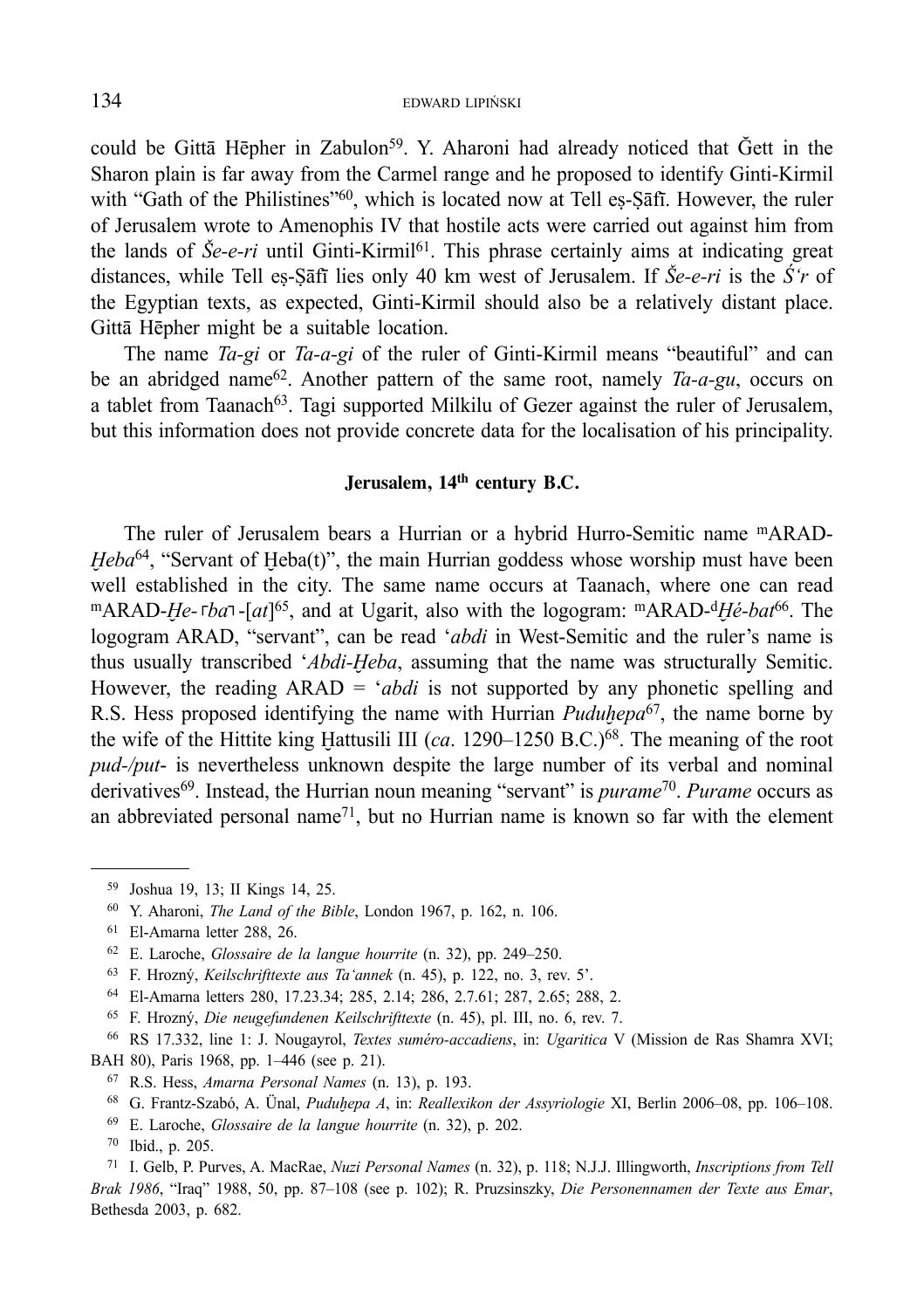*purame* followed by a theonym. The basis of this word was nevertheless \**pōra-*72, which occurs in Hurrian personal names when it is determined by a second element, as apparently [*P*]*u-ra-*┌*Gu*┐-*uš* at Tell Taanach73, *Pu-ri-Iš*-[*ḫa-ra*], also at Taanach74, *Pu-ri-Iz-*┌*zu*┐*-ia*<sup>8</sup> 75, from the same site, and *Pu-ri*-dIŠKUR at Ugarit76. The final vowel of *Pura* could be assimilated to the initial *I* of the following theonym or be weakened to *e*. These names would suggest a reading \**Pura-Ḫeba* for mARAD-*Ḫeba*.

The name *Pu-ra-Gu-uš* is regarded by R. Zadok as an Indo-Aryan name<sup>77</sup>. However,  $Gu-*u*$ s or  $Ku<sub>8</sub>$ -*uš* can be an abbreviation of the name of the Hurrian Moon-god Kušuh, attested several times in onomastics78. In particular, a certainly Hurrian name m*Eḫli-Kuša*, "Saved by Kuš", occurs very often in the documents from Emar<sup>79</sup>. Išḥara is a pre-Hurrian goddess, equated often with Istar<sup>80</sup>. She belongs to the Hurrian pantheon of Ugarit and played a major role in Hurrian mythology, as appears from the "foreword" of a collection of Hurrian mythological accounts, discovered at Hattuša in 198381. *Pu-ri-Iš-*[*ḫa-ra*] appears in the fragmentary text discovered in 1968 at Tell Taanach and dating from the late 15<sup>th</sup> century, like the other tablets from the site. The name means "Servant of Išhara" and might be considered a hybrid Hurro-Semitic name. From the same tablet comes the name  $Pu$ -ri-Iz-zu-ia<sub>8</sub>. The apparent theophorous element is so far unknown, but the name could also be read *Pu-ri-Iz-zu-wi* and *w* be regarded as a phonetic variant of *m* in the name of Izzummi, the Hurrian "vizir" of the god Ea<sup>82</sup>. This theonym is considered to be an alteration of Akkadian *usmû*, "bifacial". Finally, *Pu-ri*-<sup>d</sup>IŠKUR, attested at Ugarit<sup>83</sup>, can certainly be read *Pu-ri-Tešub*, "Sevant of the Storm-god". The cuneiform sign *ri* can also stand for *re* and testify to a weakening of the vowel *a* in *Pōra*- followed by the theonym.

76 RS 17.110:J. Nougayrol, *Le Palais royal d'Ugarit* IV, Paris 1956, p. 178.

78 Cf. E. Lipiński*, Itineraria Phoenicia* (Studia Phoenicia XVIII; OLA 127), Leuven 2004, p. 499, n. 33, with further bibliography.

79 R. Pruzsinszky, *Die Personennamen der Texte aus Emar* (n. 71), p. 307.

80 W.G. Lambert, *Išḫara*, in: *Reallexikon der Assyriologie* V, Berlin 1976–80, pp. 176–177.

<sup>&</sup>lt;sup>72</sup> I.M. Diakonoff, S.A. Starostin, *Hurro-Urartian as an Eastern Caucasian Language*, München 1986, p. 16.<br><sup>73</sup> F. Hrozný, *Keilschrifttexte aus Ta'annek* (n. 45), p. 122, no. 3, rev. 10; cf. R. Zadok, *A Prosopography* 

p. 107, no. 20.

<sup>74</sup> A.E. Glock, *A New Ta'annek Tablet* (n. 46), p. 28, ad 8; cf. R. Zadok, *A Prosopography* (n. 3), p. 107, no. 28.

<sup>75</sup> A.E. Glock, *A New Ta'annek Tablet* (n. 46), p. 28, ad 8; cf. R. Zadok, *A Prosopography* (n. 3), p. 110, no. 86; W. Horowitz , T. Oshima, *Cuneiform in Canaan* (n. 21), p. 151. The first reading of the damaged sign ZU was *za*.

<sup>77</sup> R. Zadok*, Some Kassite and Iranian Names from Mesopotamia*, "NABU" 1990, no. 72; id., *Prosopography*  (n. 3), p. 107, no. 20.

<sup>81</sup> H. Otten, C. Rüster, *Die hurritisch-hethitische Bilingue und weitere Texte aus der Oberstadt* (Keilschrifttexte aus Boghazköi 32), Berlin 1990, no. 11., obv. I, 5; cf. H. Otten, *Ebla in der hurritisch-hethitischen Bilingue aus Boğazköy*, in: H. Waetzoldt, H. Hauptmann (eds.), *Wirtschaft und Gesellschaft von Ebla* (HSAO 2), Heidelberg 1988, pp. 291–292.

<sup>82</sup> E. Laroche, *Glossaire de la langue hourrite* (n. 32), p. 131.

<sup>83</sup> RS 17.110: in: J. Nougayrol, *Le Palais royal d'Ugarit* IV, Paris 1956, p. 178.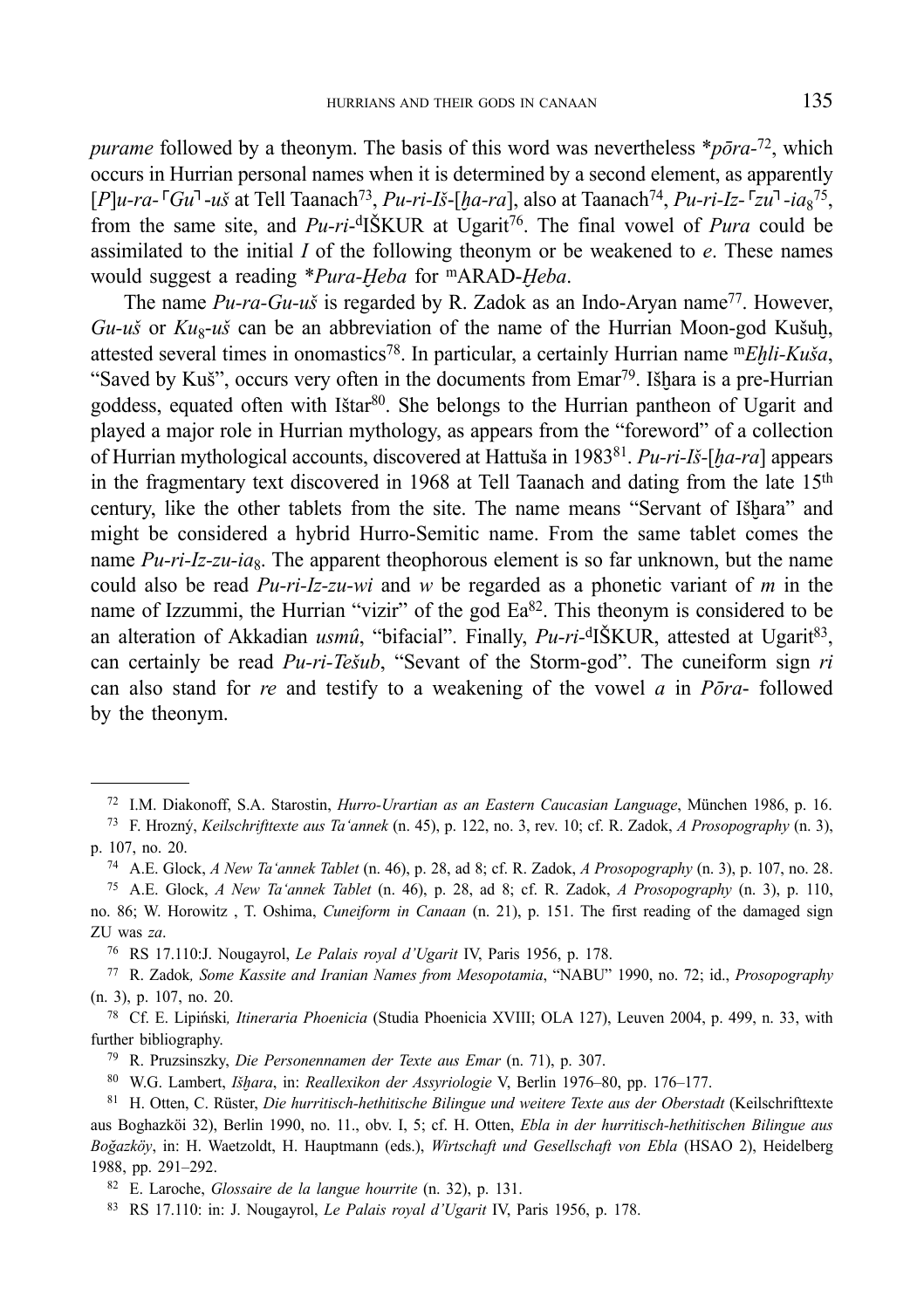The Hurrian origin of the ruler of Jerusalem is supported not only by the theophorous element  $Heba(t)$ , but also by the title EN- $ri$  he attributes to the pharaoh in one of his letters84. In fact, this word should be read *ewri* in Hurrian, "lord", "(great) king"85. However, one cannot exclude the possibility of a hybrid Hurro-Semitic name with '*abdi*.

#### **Gath**

A neighbour of the ruler of Jerusalem was Šuwardata, probably residing at Gath, present-day Tell eṣ-Ṣāfī 86; he was ruling also over Qeilah, identified with Khirbet Qīlā, 16 km northwest of Hebron. The same name possibly appears at Shechem in a list of witnesses from the same period<sup>87</sup>. This name is regarded as Indo-Aryan because of the element *data*88. However, the theophorous element *Šuwar* was identified with *Šuwal* by F. Gröndahl<sup>89</sup>, considering the frequent  $l/r$  change in Hurrian<sup>90</sup> and the similarity of the Ugaritian names *Šu-wa-al-na*91 and DUMU-*Šu-wa-ar-ni*92. Hurrian personal names formed with the theophorous element Šuwala occur at Nuzi and in texts from Alalakh IV, thus in the 15th–14th centuries B.C. *Šuwar-data* may thus mean "Given by Šuwala" and be a hybrid Hurro – Indo-Aryan name. It is not very likely, in fact, that Šuwala was an Indo-Aryan goddess, as suggested once by Benno Landsberger, who did not elaborate<sup>93</sup>. Her appearance in texts from the Ur-III period, i.e. in the  $20<sup>th</sup>$  century B.C.<sup>94</sup>, excludes such a possibility, because no Indo-Aryan presence can be detected at that time among the Hurrians. Her mention in Ur-III texts witnesses rather to contacts with the main Hurrian centre of Urkeš, present-day Tell Mozan<sup>95</sup>, in the north-eastern Habur triangle, or with

90 M. Berkooz, *The Nuzi Dialect of Accadian*, Philadelphia 1937, p. 59; E.A. Speiser, *Introduction to Hurrian* (AASOR 20), New Haven 1941, p. 27.

91 RS 15.86, lines 10 and 19: J. Nougayrol, *Le Palais royal d'Ugarit* III, Paris 1955, pp. 51–52.

92 RS 15.09, B, II, 11: J. Nougayrol, *Le Palais royal d'Ugarit* III (n. 91), p. 195.

93 B. Landsberger, *Assyrische Königsliste* (n. 22), p. 130.

94 L. Legrain, *Business Documents of the Third Dynasty of Ur* (Ur Excavations. Texts III), London 1947, no. 1618, obv. 1-2; D. Loding, *Economic Texts from the Third Dynasty* (Ur Excavations. Texts IX), Philadelphia 1976, no. 111, col. III, 8'. Cf. R. Zadok, *Remarks on the Inscription of* Hdys'y *from Tell Fakhariya*, "Tel Aviv" 9 (1982), pp. 117–129 (see p. 121, n. 4); M.-C. Trémouille, *Šuwala*, in: *Reallexikon der Assyriologie* XIII, Berlin 2011–13, p. 174.

95 G. Buccellati, M. Kelly-Buccellati, *Mōzān, Tall*, in: *Reallexikon der Assyriologie* VIII, Berlin 1993–97, pp. 386–393.

<sup>84</sup> El Amarna letter 286, 7.15.32.

<sup>85</sup> Bibliography on the subject can be found in: E. Lipiński, *Itineraria Phoenicia* (n. 78), p. 499.

<sup>86</sup> Cf. here above, n. 14.

<sup>87</sup> It was published by F.M.Th. Böhl, *Die bei den Ausgrabungen von Sichem…* (n. 21), p. 322: *Šu*?*-ar-da*?-*ta*?. The text has been reedited by W. Horowitz , T. Oshima, *Cuneiform in Canaan* (n. 21), pp. 123–125.

<sup>88</sup> R.S. Hess, *Amarna Personal Names* (n. 13), p. 161; R. Zadok, *A Prosopography* (n. 3), p. 111, no. 23251. For data, one could refer to Pahlavi dātan, Old Slavonian dati, "to give", Old Persian dāta, Latin datus, "given", etc.<br><sup>89</sup> F. Gröndahl, Die Personennamen der Texte aus Ugarit (n. 19), pp. 205, 256.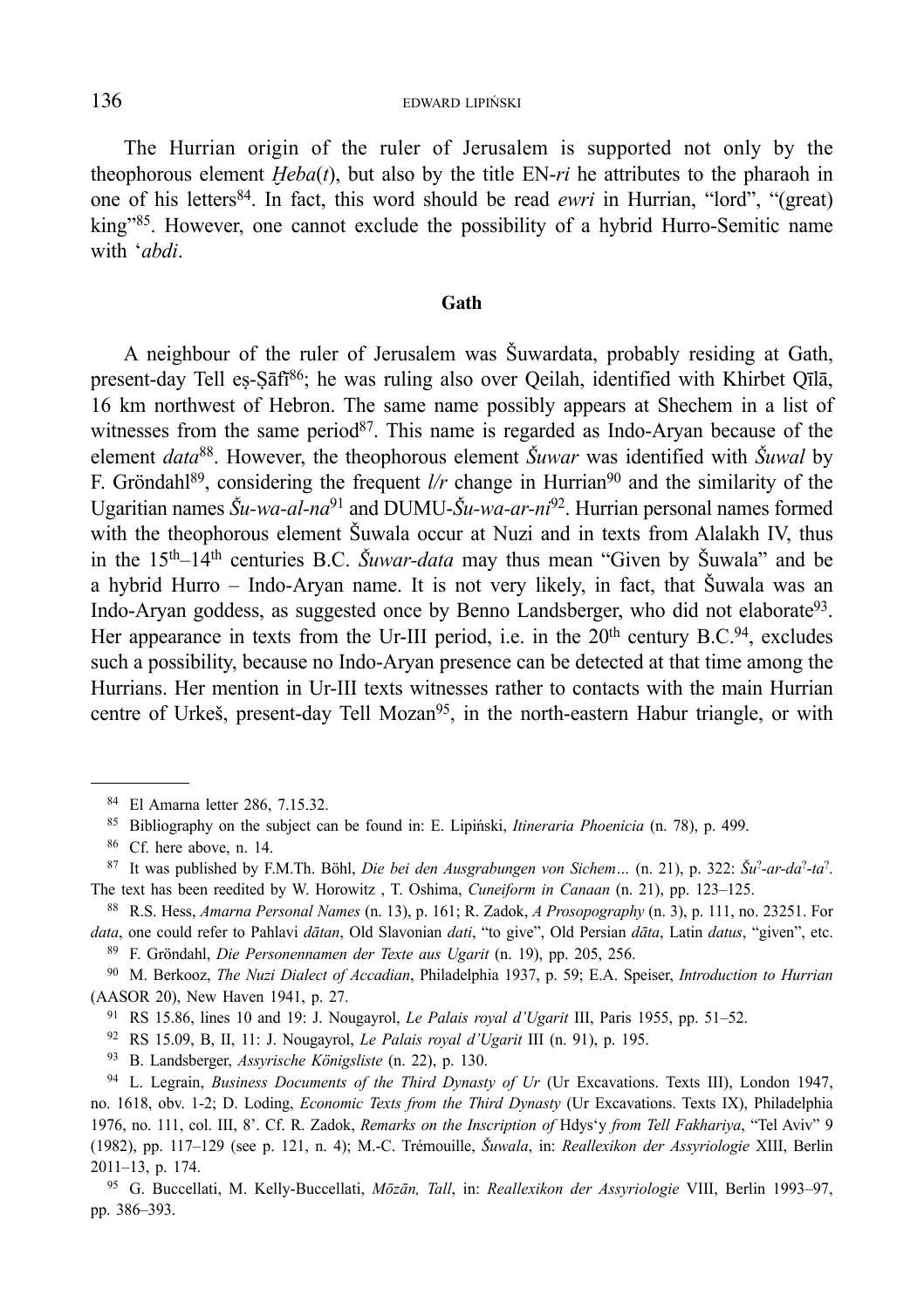Mardaman, possibly present-day Mardin<sup>96</sup>, where a cult centre of Šuwala existed in later times<sup>97</sup>. Besides, Šuwala's Hurrian origins are confirmed by the fact that  $\frac{d\tilde{S}u - wa - [la]}{ds}$  is celebrated by singers "in the Hurrian language", as stated in a text from Boghazköy<sup>98</sup>. From her earliest mentions on, she appears as a goddess of the netherworld. If the proposed interpretation of the name of Šuwardata is correct, Šuwala was worshipped in the 14th century B.C. at Gath, 40 km from Jerusalem.

#### **Beth-Anath**

Beside Tešub, Hebat, and Šuwala, also the Sun-god appears in Hurrian anthroponomy revealing the cult of Šimegi, the Hurrian solar deity. This name occurs in the Bible and is borne by one of the Judges of Israel in the 11<sup>th</sup> century B.C. The man is called  $\tilde{S}$ *mgr*<sup>99</sup> and is said to be native of Beth-Anath in Upper Galilee. His name, written Σαμεγαρ in the Septuagint, can be vocalized in the same way or as \**Šimeg-ar*, "The Sun-god gave", since  $ar$ - means "to give" in Hurrian<sup>100</sup>. The verb appears usually as first element and this is the form of the very same name at Ugarit and at Nuzi: *'Aršmg* / *Ar-Šimiga* / *Ar-Šamiga*101. However, the verb is on the second place in the names  $Ku$ -*uš-ha-ri* and  $Ku$ -*ša-ah-e-ri*<sup>102</sup>, "The Moon-god has given", mentioned on tablets from Alalakh level VII, dating from the later 17th century and the first part of the 16th century B.C., also in *Ku-ša-aḫ-a-ri*, attested on a tablet from Alalakh level IV dated in the  $15<sup>th</sup>-14<sup>th</sup>$  centuries B.C.<sup>103</sup> These are inverted forms of *A-ri-Ku-šu-ḫu* and *A-ri-Ku-ša-aḫ*104*.* According to A. Goetze, the verb appears in the second place also in the name f *Kuw-ari/ē*105*.* One should probably add *Mu-ša-ri*106, the inverted form of *A-ri-Mu-še*107. *Muš*, "rightful, right", is a divine epithet, especially of  $Hebat<sup>108</sup>$ . The inverted order of the elements possibly hides a grammatical difference between "has given" and "given by". The name *Šmgr* and the title of the personage are important, because they show that Hurrian names of the Late Bronze Age continued to be used in Canaan in Iron Age I and were not reintroduced by later immigrants. Such

 <sup>96</sup> D.O. Edzard, *Mardaman*, in: *Reallexikon der Assyriologie* VII, Berlin 1987–90, pp. 357–358. 97 H. Otten, C. Rüster, *Texte in hurritischer Sprache* (Keilschrifttexte aus Boghazköi 35), Berlin 1993,

no. 246, rev. 37'. 98 H.G. Güterbock, K. Otten, *Texte aus Gebäude K. II. Teil* (Keilschrifttexte aus Boghazköi 11; WVDOG 73),

Berlin 1961, no. 22, col. III, 3; cf. E. Laroche, *Glossaire de la langue hourrite* (n. 32), p. 321. 99 Judges 3, 31; 5, 6.

<sup>100</sup> E. Laroche, *Glossaire de la langue hourrite* (n. 32), pp. 52–53.

<sup>101</sup> F. Gröndahl, *Die Personennamen der Texte aus Ugarit* (n. 19), pp. 220, 253.

<sup>102</sup> D.J. Wiseman, *The Alalakh Tablets* (n. 11), p. 40, no. 40, rev. 1; pp. 140, 141, and pl. X, no. 25, 4; id., *Supplementary Copies of Alalakh Tablets*, "Journal of Cuneiform Studies" 1954, 8, pp. 1–30 (see p. 6, no. 40).

<sup>&</sup>lt;sup>103</sup> D.J. Wiseman, *The Alalakh Tablets* (n. 11), p. 140, no. 217, 6.<br><sup>104</sup> Ibid., p. 76, no. 29, and p. 129, nos. 155, 3; 169, 9.<br><sup>105</sup> A. Goetze, in: F. Cornelius, *Chronology, eine Erwiderung*, "Journal of Cuneiform S pp. 101–104 (see p. 101); F. Gröndahl, *Die Personennamen der Texte aus Ugarit* (n. 19), p. 238.

<sup>106</sup> D.J.Wiseman, *The Alalakh Tablets* (n. 11), p. 142, no. 175, 2.

<sup>107</sup> Ibid., p. 129, no. 148, 14.

<sup>108</sup> E. Laroche, *Glossaire de la langue hourrite* (n. 32), p. 173.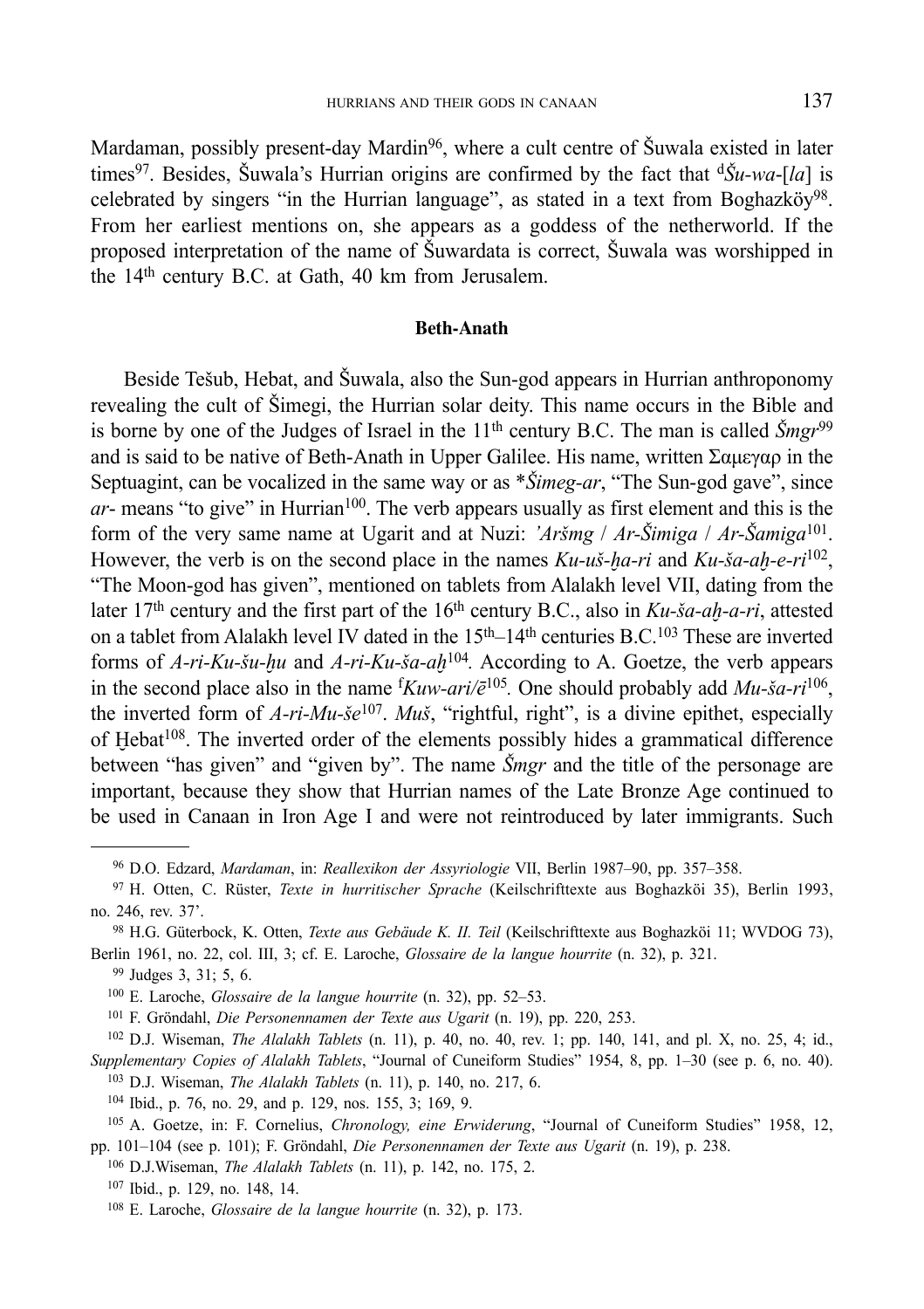data also show that the confederation of Israelite tribes included Hurrians worshipping their gods and they indirectly confirm the continuity of a Hurrian rule at Geshur and in Jerusalem until the first part of the 10<sup>th</sup> century B.C.

## **Geshur, Jerusalem, 10th century B.C.**

The ruler of the small state of Geshur on the eastern shore of the Sea of Galilee bore the Hurrian name *Talmiy*, "Great", in the 10<sup>th</sup> century B.C.<sup>109</sup> The name *Tlmy* corresponds to *Tal-mi-ia* at Alalakh and to *Tar-mi-ia* at Nuzi with the change *l/r*, frequent in Hurrian dialects<sup>110</sup>. It is most likely an abridged form of an anthroponym with a second theophorous element, probably Tešub, like *Tar-mi-Te-šub* at Nuzi. The kingdom was also called Beth-Maaka<sup>111</sup>. A new etymology might be proposed for this name on the basis of the personal name *Ma-ak-ku*, attested at Emar112. This kingdom extended northwards for about 40 km, as far as Abel-Beth-Maaka $^{113}$ .

Texts referring to Jerusalem preserve more Hurrian elements. The Hebrew accounts about "Uriah the Hittite"114 and "the threshing-floor of Arauna"115 suggest in fact that a Hurrian prince was ruling in Jerusalem until the occupation of this city by David. The name *'wryh* is a Hebraized form of the Hurrian noun *ewri*, "lord", designating a ruler, and the correct spelling of "Arauna" seems to have been *'wrnh*116, which is likely to have been the determinative single form *ewrine/ewirne* of the same word<sup>117</sup>. The Hurrian term is still correctly translated by *h-mlk* in II Sam. 24, 23, a precious gloss inserted in the text.

Now, the story of the murder of Uriah and taking possession of his wife, in II Sam. 11, appears as a tale based on an authentic record of David murdering the former ruler (*ewri*) and seizing the latter's harem (II Sam. 12:9a). To indicate assumption of the throne, David thus takes possession of his predecessor's wife, like Absalom did when he went to his father's concubines (II Sam. 16, 21–22). The request of Adoniah for Abishag roused the wrath of Solomon (I Kings 2, 22) on the same grounds, which also provoked Ishbaal when Abner asked for Saul's concubine (II Sam. 3, 7–8). *Ewri*'s qualification *h-Ḥty* suggests that the man was regarded as a foreigner, but one might surmise that *Ḥty* was

- 113 Cf. E. Lipiński, *On the Skirts of Canaan* (n. 111), pp. 243–249. 114 II Sam. 11; 12, 9.10.15; 23, 39; I Kings 15, 5; I Chron 11, 41.
- 

<sup>109</sup> II Sam. 3, 3; 13, 37. Cf. F. Gröndahl, *Die Personennamen der Texte aus Ugarit* (n. 33), pp. 259–260; E. Laroche, *Glossaire de la langue hourrite* (n. 32), p. 253.

<sup>110</sup> Cf. here above, n. 90.

<sup>111</sup> II Sam. 10, 6.8; 20, 14.15; I Kings 15, 20; I Chron. 19, 6–7; cf. the ethnic derivative in Deut. 3, 14; Josh. 12, 5; 13, 11.13; II Sam. 23, 34. See further E. Lipiński, *On the Skirts of Canaan in the Iron Age* (OLA 153), Leuven 2006, pp. 238–243.

<sup>112</sup> D. Arnaud, *Recherches au pays d'Aštata. Emar* VI/3, Paris 1986, no. 137, 50 and 51.

<sup>115</sup> II Sam. 24, 16.18.20-24; cf. I Chron. 21, 15.18; II Chron. 3, 1.

<sup>116</sup> This spelling occurs in II Sam. 24, 16 and it is confirmed by the Septuagint transcription Ορνα, both in II Sam. 24 (II Kings 24) and in I Chron. 21.

<sup>117</sup> E. Laroche, *Glossaire de la langue hourrite* (n. 32), p. 86. More literature about the subject can be found in: E. Lipiński, *Itineraria Phoenicia* (n. 78), p. 500.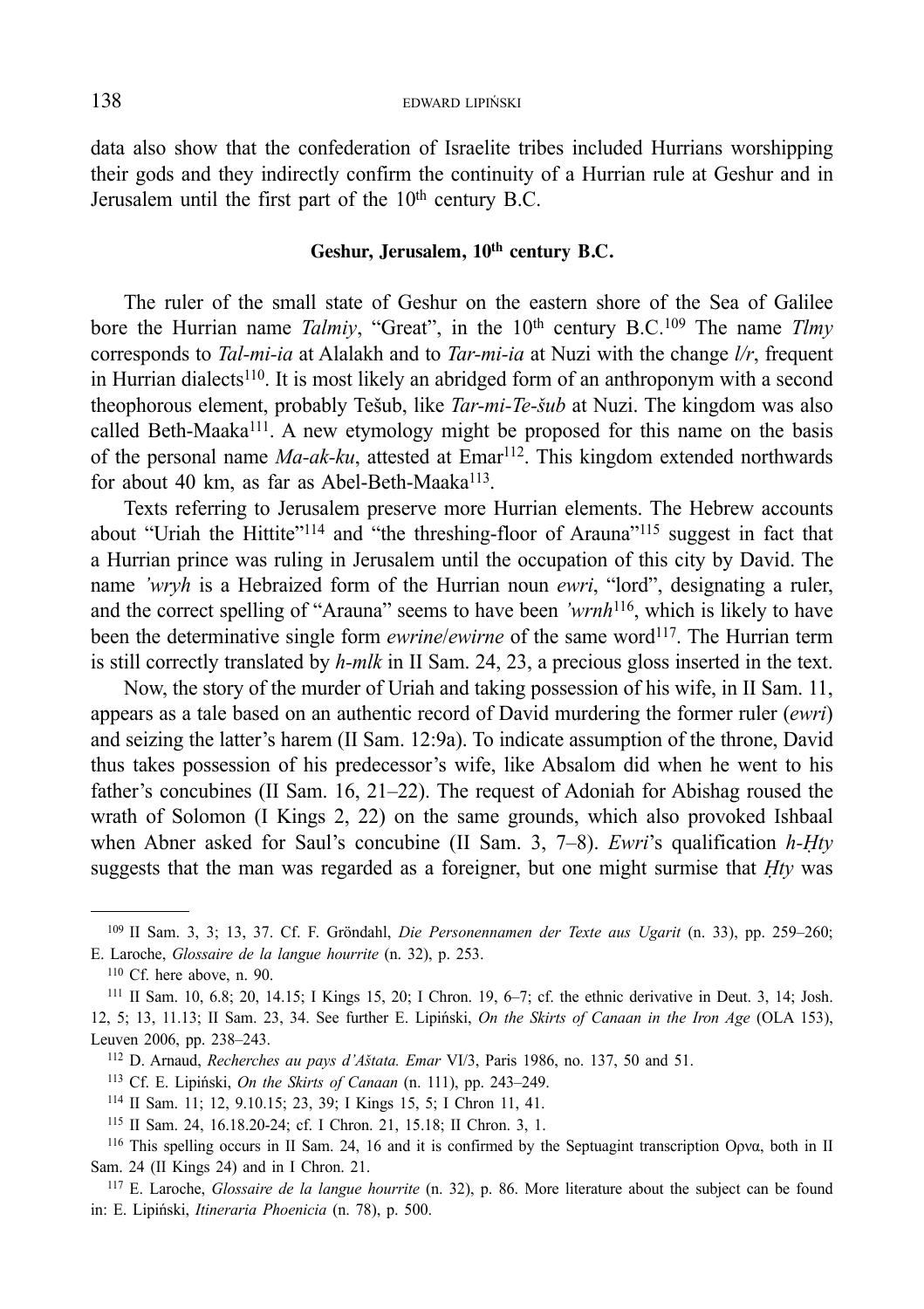his proper name, viz. the frequent Hurrian name *Hutiya*<sup>118</sup>, following the title like often in Hebrew (*h-mlk Dwd*) and already in the Proto-Canaanite inscription from Shechem (*r'š Škr*). His wife *Btšb'* may also bear a Hebraized Hurro-Canaanite name with the theophorous element "Tešub": \**Bat-Tešub*('), "Daughter of Tešub". Her Hebrew name with  $\delta b^{\prime}$  alludes instead to the oath sworn to her by David according to I Kings 1, 29–30. It belongs to the ingredients of the story of David's succession.

As for "Arauna", as explained above, it was no proper name at the outset, but the Hurrian qualification of a toponym: "the threshing-floor of the ruler". The original accounts or records, on which both stories are based, should of course go back to David's own days, but were not preserved.

# **3. The Hurrian goddess Šuwala**

These data seem to be the latest signs of a Hurrian presence in Canaan, except the misunderstood references to Horites in later biblical texts and the numerous mentions of Šuwala, whose name is written *Š'wl* in Hebrew manuscripts. The '*aleph* is a scribal device indicating that one should not read \**Šūl*. It is used also in the spelling *R'wbn* of the name of the Israelite tribe, wrongly spelled Ρουβην in the Septuagint. The earlier alphabetic spelling was *Ṯwl* at Ugarit and *Swl* at Tell Fekheriye, where *ṯ* is noted by *s*119*.* The cult of Šuwala is represented in Middle-Assyrian by the name *Erīb-Su-a-la*120, "Šuwala has replaced", and it is still attested in the 7<sup>th</sup> century B.C. by the West-Semitic feminine name f *A-mat*-(d)*Su-'a-la*121, "Maidservant of Šuwala"122, Assyrian *s* corresponding to West-Semitic *š*, as usual.

In the Aramaic version of the Tell Fekheriye inscription, Šuwala is not identified with Šāla, but she replaces the Akkadian goddess, what some authors do not seem to have understood. They apparently misread the Aramaic version of the inscription and did not see that the Aramaic mention of Šuwala and of Nergal (lines 18-23) dismantles the

<sup>&</sup>lt;sup>118</sup> To the numerous attestations of the name at Nuzi and at Alalakh, one can add names from Emar: R. Pruzsinszky, *Die Personennamen der Texte aus Emar* (n. 71), p. 479.

<sup>119</sup> Cf. E. Lipiński, *Studies in Aramaic Inscriptions and Onomastics* II (n. 7), pp. 31–32, 50, 73; id., *Šuwala*, in: O. Drewnowska (ed.), *Here & There. Across the Ancient Near East. Studies in Honour of Krystyna Łyczkowska*, Warszawa 2009, pp. 115–120; H. Niehr, *Unterwelt, Unterweltsgottheiten. D. Nordwestsemitisch*, in: *Reallexikon der Assyriologie* XIV, Berlin 2014–16, pp. 348–350 (see p. 349b, §4).

<sup>120</sup> Quoted by D. Schwemer, *Šāla. A. Philologisch*, in: *Reallexikon der Assyriologie* XI, Berlin 2006-08, pp. 565–567, especially p. 565, with unclear comments. 121 Th. Kwasman, S. Parpola, *Legal Transactions of the Royal Court of Nineveh. Part I: Tiglath-pileser through* 

*Esarhaddon* (State Archives of Assyria VI), Helsinki 1991, no. 142, 3 and rev. 3. 122 An erroneous interpretation of the name is given by F.M. Fales, *Amat-Sūla*, in: K. Radner (ed.), *The* 

*Prosopography of the Neo-Assyrian Empire* I/1, Helsinki 1998, p. 99, despite the cuneiform sign /'/, which is not used to mark a simple long vowel.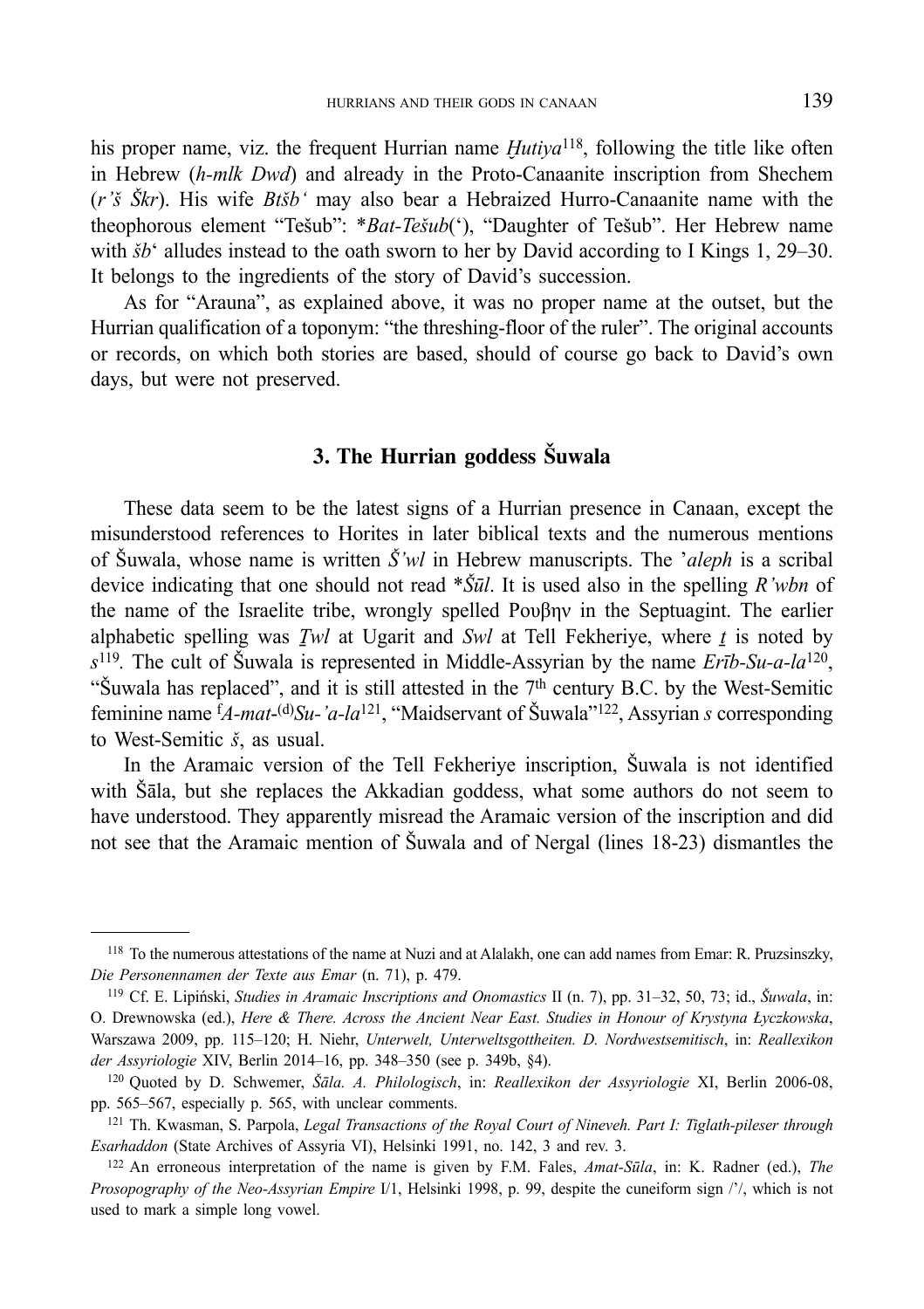parallelism of the Assyrian version<sup>123</sup>, but corresponds exactly to the couple of  $d\tilde{S}u$ -wa-la and  $\rm ^dU.GUR$  in the Emar texts<sup>124</sup>. These authors have then recourse to the 19<sup>th</sup>-century practice of "correcting" the text and change *Swl* into *wsl*, "and Šala", without even trying to explain the presence of Nergal in the Aramaic version (line 23: *Nyrgl*).

Hebrew poetry used the parallelism Šuwala // Môt, the god of the netherworld in Ugaritic mythology, instead of Šuwala // Nergal or <sup>d</sup>U.GUR, for instance, in Ps. 6, 6; 18, 6; 49, 15; 55, 16; 89, 49; Cant. 8, 7; 1QH 9, 4; 11QPsa 19, 9–10125. In prose-texts, the phrase "to go down to Sheol" is used, where Sheol plays the same role as Ereškigal in Mesopotamia. The phrase became a literary euphemism meaning "to die", as we say "to depart" or "to pass away". The Semites had no own conception of the netherworld and conceived dead as a travel to join the forefathers. Hebrew Sheol was a borrowing, as shown by its connection with Šuwala. This still appears linguistically in the use of the word as feminine and in the fact that God was not supposed to have created the netherworld.

Where did the Hebrew tradition borrow the name and the conception of Šuwala as a goddess of the netherworld? – Possibly in Jerusalem, where Hurrian dynasty was ruling at least from the  $14<sup>th</sup>$  to the first part of the  $10<sup>th</sup>$  century B.C. The Hurrian conception of the role of Šuwala appears best in a Hurrian myth, in which her name is replaced by her title *Allani*, "the Lady", "the Queen", the determinative suffix -*ni/-ne* being added to *Allai*, "lady, queen"126. The mythological story, partly preserved on a broken tablet found at Hattuša in 1983127, reports the visit of the Storm-god Tešub, king of heaven, to his sister Allani, "the Queen" of the netherworld. It is summarized by G. Wilhelm, as follows128: "Tešub is welcomed and greatly honoured, and the old gods, whom he once had chased into the netherworld, are sitting at his right side. Enormous quantities of oxen and sheep – actually 30,000 sheep according to the text – are slaughtered for the feast. Allani serves as her brother's cupbearer; she is holding a vessel in a peculiar way which the text carefully describes: she carries the vessel on four fingers – but here the text breaks off".

This story seems to reveal the original meaning of the phrase "to go down to Sheol", where the dead ones meet their forefathers at a banquet. Of course, this is no original Semitic idea, since even the Akkadians did not have an own Semitic name to designate the Queen of the netherworld. It is quite possible that nomadic or semi-nomadic Semites had a conception of the afterlife which was rather close to the oldest Egyptian ideas

<sup>123</sup> M.-C. Trémouille, *Šuwala* (n. 94), p. 174, referring to D. Schwemer. This article shows that its author did not understand the present writer's comments.

<sup>124</sup> Cf. E. Lipiński, *Šuwala*, (n. 119), pp. 115–120.

<sup>125</sup> Cf. E. Lipiński, *The Image of God in Apocalyptic Writings*, "The Qumran Chronicle" 2013, 21, pp. 61–72 (see pp. 70–71).

<sup>126</sup> E. Laroche, *Glossaire de la langue hourrite* (n. 32), pp. 42–43. 127 H. Otten, C. Rüster, *Die hurritisch-hethitische Bilingue* (n. 81), no. 13.

<sup>128</sup> G. Wilhelm, *The Hurrians in the Western Parts of the Ancient Near East*, "Michmanim" 1996, 9, pp. 17–30 (quotation from pp. 19–20).